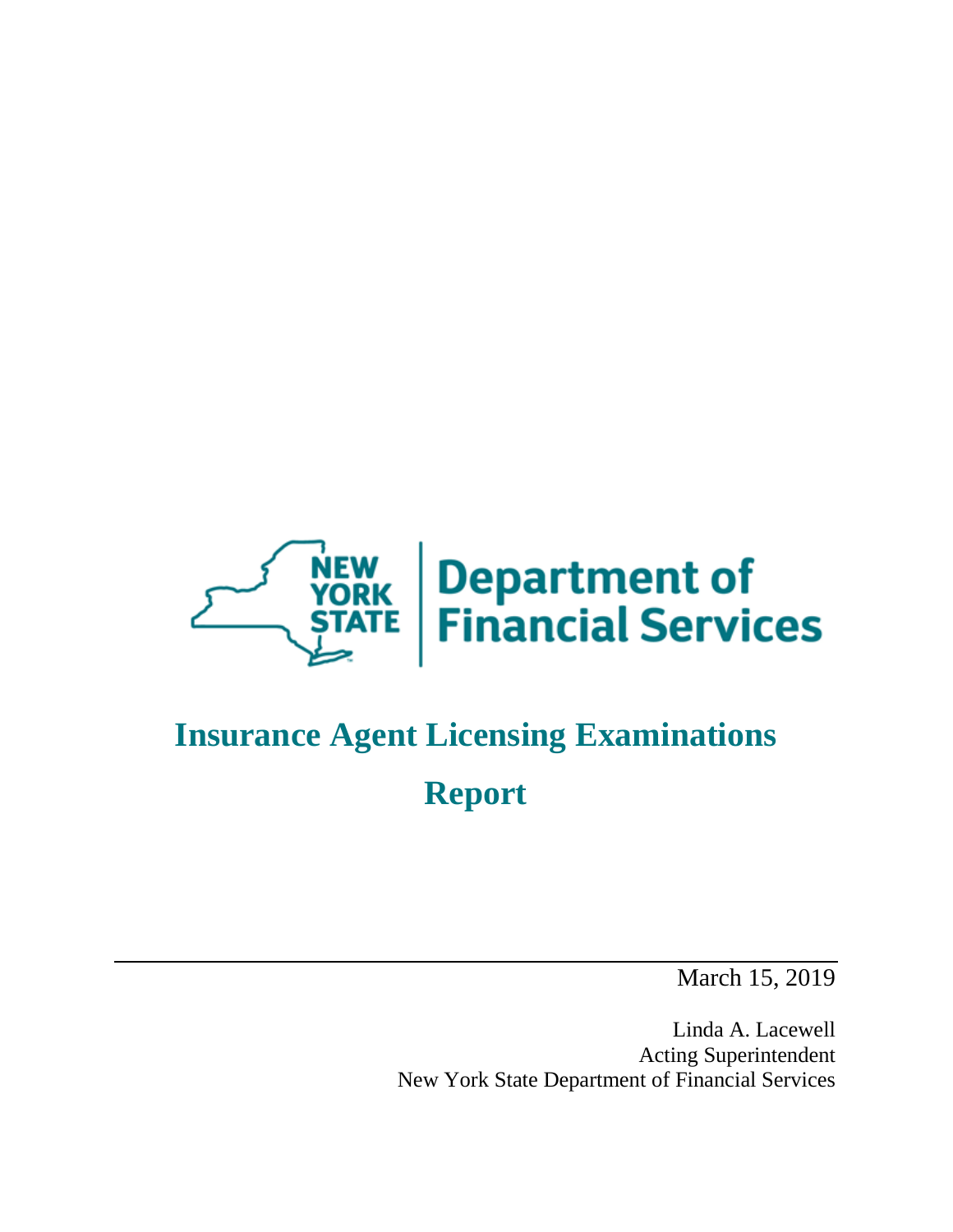#### **INTRODUCTION**

The Report on Insurance Agent Licensing Examinations, as required under Section 214 of the Insurance Law, outlines the total number of examinees, the passing rate of all examinees, the mean scores as well as additional data on the correlation of the passing rate and mean scores of examinees to the applicants' gender, age, level of education, race, ethnicity and native language.

The data and demographic statistics provided in this report account for the insurance agent licensing examinations administered from January 1, 2018 through December 31, 2018.

### **BACKGROUND**

Insurance Law § 214 requires the Superintendent to perform a study of the insurance agent licensing examinations required by Insurance Law § 2103.

Insurance Law  $\S 2103(f)(3)$ , requires the Superintendent to request that an applicant taking insurance agent licensing examinations set forth his or her: (1) full name, residence address, business address and mailing address; (2) gender; (3) age; (4) education level; (5) race or ethnicity; and (6) native language. The examination must also include a clear and unambiguous statement that the applicant is not required to disclose his or her gender, native language, highest level of education achieved, race or ethnicity, and that the Department of Financial Services will use the information for statistical purposes only.

An applicant may not leave any demographic question blank – he or she must specify an answer. Therefore, if the applicant does not wish to participate in the study, then he or she must choose "I decline to participate." If an applicant believes that his or her gender, race, education, age, ethnicity, or native language is not specified, then he or she may choose "unspecified."

As set forth in § 214 of the Insurance Law the statistics provided in this report are limited to examinations to obtain an insurance agent license, collectively, "Insurance Agent Licensing Examinations" which consist of the following examination categories:

| <b>Mortgage Guaranty Agent</b> | Personal Lines Insurance Agent/Broker |
|--------------------------------|---------------------------------------|
| Bail Bond Agent                | Accident/Health Agent/Broker          |
| Life Insurance Agent/Broker    | Property/Casualty Agent/Broker        |

Life, Accident/Health Agent/Broker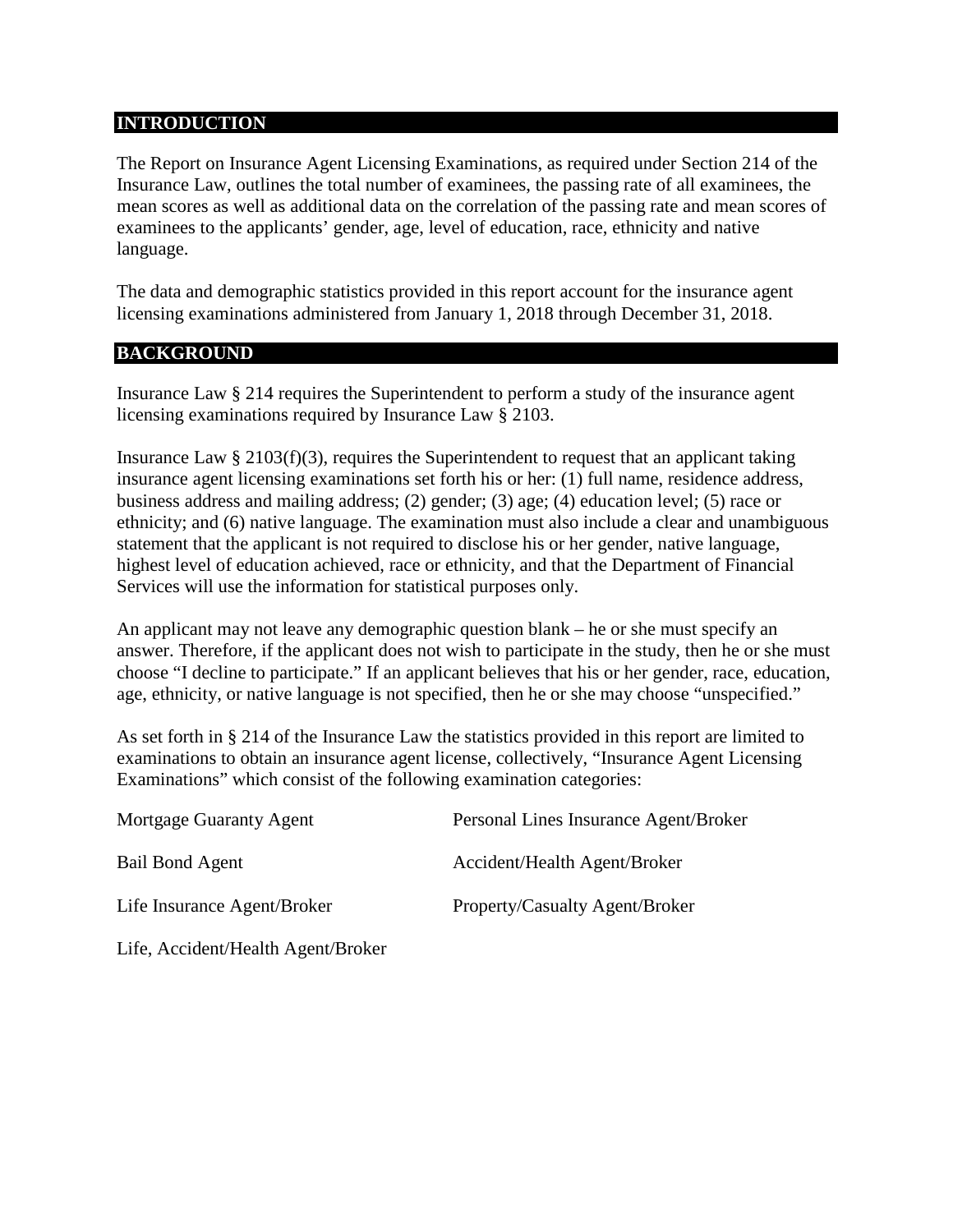Examinations are multiple-choice and administered electronically. Examination scores are based on the number of questions answered correctly. An individual must correctly answer 70% of the questions to pass the exam. The number of questions ranges from 40 to 150 across the different categories of examinations. The following table provides the total number of questions with correct answers that are required to pass the examination for each category.

Number of Questions and Correct Answers Required to Pass the Examination by Examination **Category** 

| <b>Exam Name</b>                    | <b>Number of</b> | <b>Number of Correct Answers</b> |
|-------------------------------------|------------------|----------------------------------|
|                                     | <b>Questions</b> | <b>Required to Pass the Exam</b> |
| Life Insurance Agent/Broker         | 100              | 70                               |
| Accident and Health Insurance       | 100              | 70                               |
| Agent/Broker                        |                  |                                  |
| Life, Accident and Health Insurance | 150              | 105                              |
| Agent/Broker                        |                  |                                  |
| <b>Personal Lines Insurance</b>     | 100              | 70                               |
| Agent/Broker                        |                  |                                  |
| Property and Casualty Insurance     | 150              | 105                              |
| Agent/Broker                        |                  |                                  |
| <b>Bail Bond Agent</b>              | 60               | 42                               |
| Mortgage Guaranty Agent             | 40               | 28                               |
| Title Insurance Agent               | 60               | 42                               |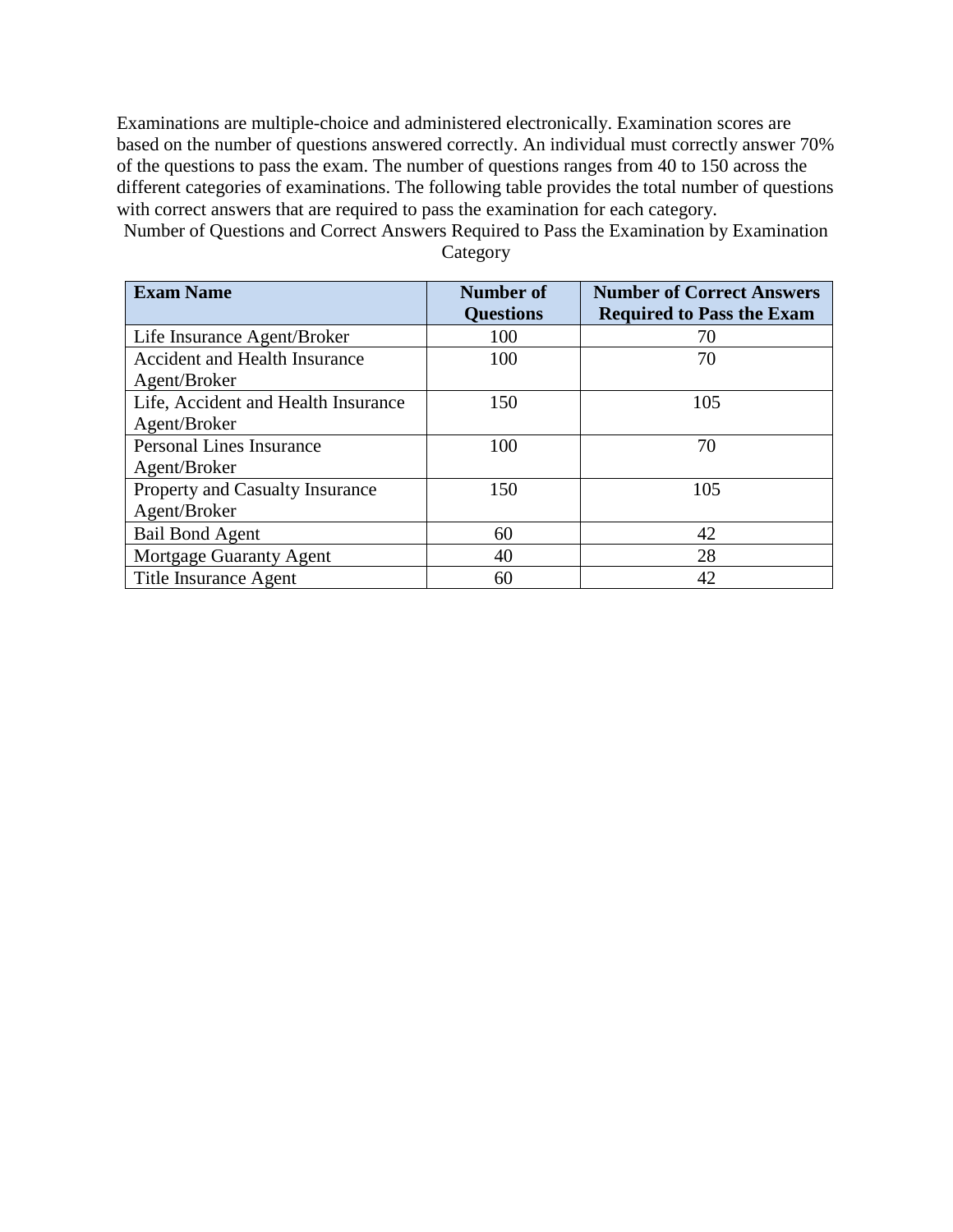#### **DEMOGRAPHIC INFORMATION**

As required by Insurance Law§ 2103(f)(3), the registration form for all insurance agent licensing examinations sets forth six demographic questions. The questions are multiple-choice and ask the applicant to identify his or her gender, age, education level, race, ethnicity and native language as follows:

#### **Gender Age**

| o Female                    | o 18-24   |
|-----------------------------|-----------|
| o Male                      | o 25-29   |
| o Unspecified               | $o$ 30-34 |
|                             | o 35-39   |
| Race                        | o 40-44   |
| o African American          | o 45-49   |
| o Asian or Pacific Islander | $050-54$  |
| o Caucasian                 | $055-59$  |
| o Hispanic                  | $060-64$  |
| o Native American           | 0.65 and  |
| o Other                     |           |
| o Unspecified               | Educati   |
| o I decline to participate  | $8th$ Gra |

- 
- 
- 
- 
- 
- 
- 
- o German
- 
- 
- 
- 
- 
- o Other Asian o German
- o Other European o Italian
- o Other Hispanic or Latino o Korean
- 
- o Puerto Rican o Russian
- 
- o Scottish o Tagalog
- 
- o Vietnamese o Unspecified
- 
- o I decline to participate

o 25-29 o 35-39 **Race** o 40-44  $o$  55-59  $o$  60-64 o 65 and over

- **Education**<br>o 8<sup>th</sup> Grade or less o Less than  $12<sup>th</sup>$  grade **Ethnicity** o High School or GED o American/Canadian o Some college o Chinese o 2-year college degree (Associate's) o Cuban o 4-year college degree (Bachelor's) o Dutch o Master's degree o English o Doctoral degree o Filipino o Unspecified o French o I decline to participate o Irish **Native Language** o Italian o Arabic o Japanese o Chinese o Korean o English o Mexican o French o Polish o Polish
- o Russian o Spanish
	-
- o Swedish o Vietnamese
	-
- o Unspecified o I decline to participate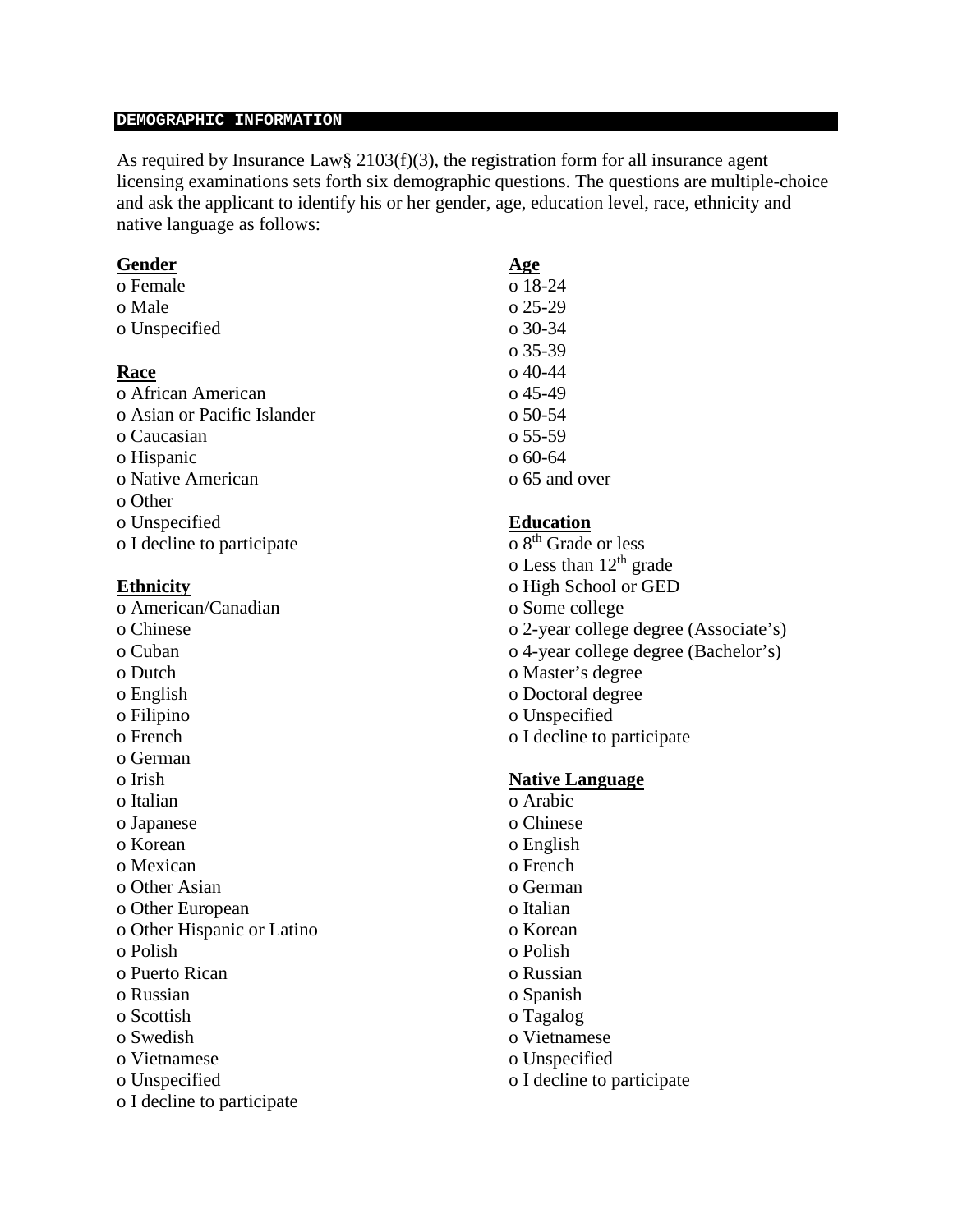#### **OBSERVATIONS**

In 2018, there were more than 35,000 examinees. Of those who provided gender information, 47% were male and 53% were female. For examinees who provided information on highest education level achieved, 8% reported that they did not finish high school, 17% reported high school or GED, 68% reported some undergraduate level of college education, and 7% reported graduate level of education.

The tables in this section summarize the total number of examinees, the passing rate of all examinees, the mean scores by applicants' gender, age, level of education, race, ethnicity and native language.

Examination scores provided in this report represent the percentage of questions answered correctly.

| <b>Gender</b> | <b>Total Number</b> | <b>Passing</b> | Average       |
|---------------|---------------------|----------------|---------------|
|               | of Examinees        | Rate $(\% )$   | Score $(\% )$ |
| Female        | 17263               | 41.12          | 66.32         |
| Male          | 15544               | 51.51          | 69.09         |
| Unspecified   | 2537                | 49.98          | 68.28         |
| <b>Total</b>  | 35344               | 46.32          | 67.68         |

#### **Passing Rate of all New York State Licensing Examinees by Gender**

#### **Passing Rate of all New York State Licensing Examinees by Age**

| Age          | <b>Total Number</b><br>of Examinees | <b>Passing</b><br>Rate $(\% )$ | Average<br>Score $(\% )$ |
|--------------|-------------------------------------|--------------------------------|--------------------------|
| 18-24        | 7614                                | 40.94                          | 66.06                    |
| 25-29        | 6699                                | 44.17                          | 67.19                    |
| 30-34        | 4997                                | 47.73                          | 68.00                    |
| 35-39        | 4150                                | 46.05                          | 67.63                    |
| 40-44        | 3410                                | 45.84                          | 67.41                    |
| 45-49        | 2891                                | 48.36                          | 68.25                    |
| 50-54        | 2438                                | 50.80                          | 69.07                    |
| 55-59        | 1687                                | 59.81                          | 71.25                    |
| 60-64        | 933                                 | 54.88                          | 70.78                    |
| 65 and over  | 525                                 | 53.71                          | 69.80                    |
| Unspecified  | $\overline{0}$                      | $\overline{0}$                 | $\theta$                 |
| <b>Total</b> | 35344                               | 46.32                          | 67.68                    |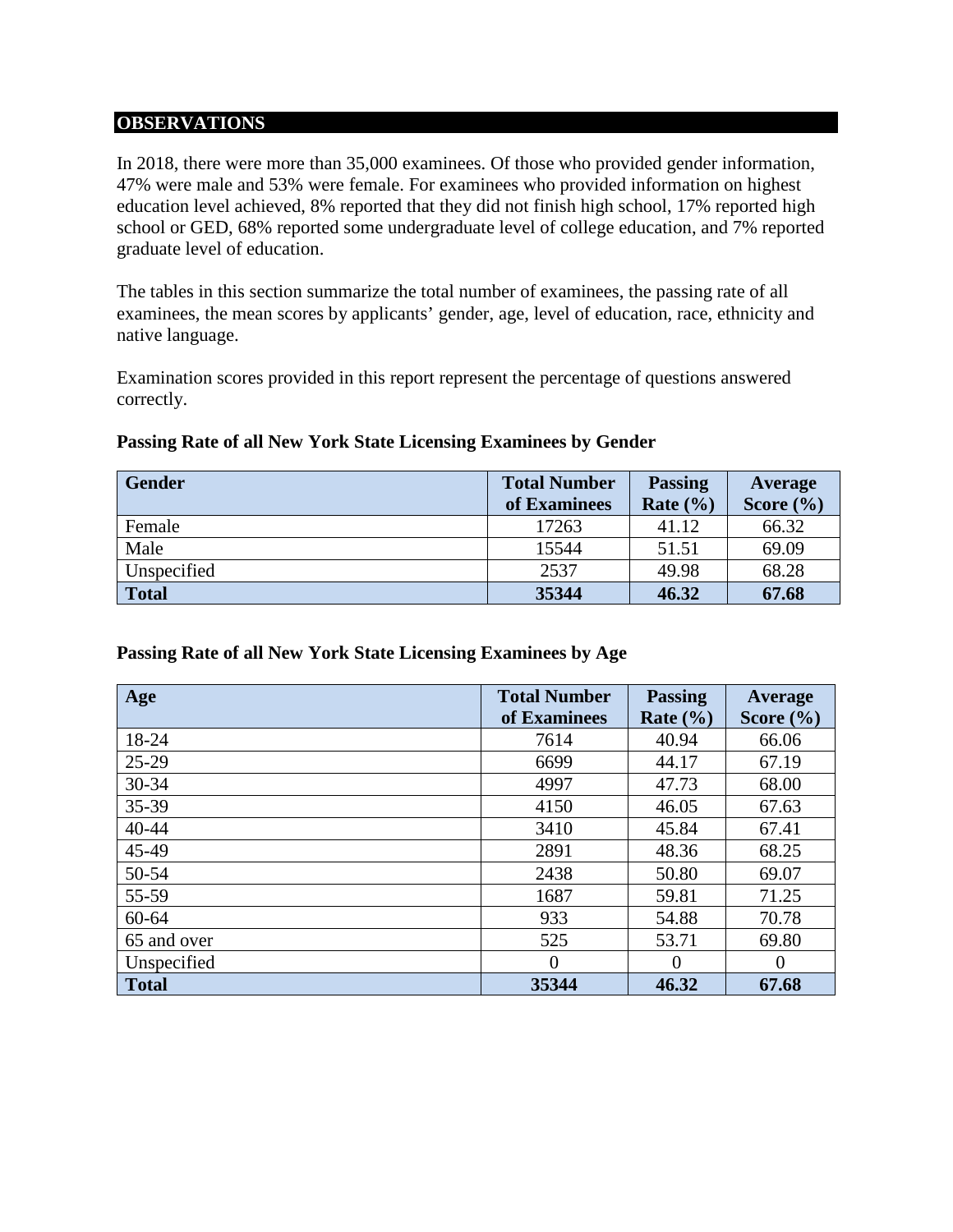| <b>Education Level</b>             | <b>Total Number</b><br>of Examinees | <b>Passing</b><br>Rate $(\frac{6}{6})$ | Average<br>Score $(\% )$ |
|------------------------------------|-------------------------------------|----------------------------------------|--------------------------|
| 8 <sup>th</sup> Grade or Less      | 1515                                | 4304                                   | 67.16                    |
| Less Than $12th$ Grade             | 250                                 | 37.60                                  | 63.72                    |
| High School or GED                 | 3900                                | 35.03                                  | 64.92                    |
| Some College                       | 6036                                | 42.16                                  | 66.71                    |
| 2-Year College Degree (Associates) | 1956                                | 40.44                                  | 66.59                    |
| 4-Year College Degree (Bachelor's) | 7865                                | 55.36                                  | 70.11                    |
| Master's Degree                    | 1551                                | 65.38                                  | 72.67                    |
| <b>Doctoral Degree</b>             | 217                                 | 78.80                                  | 76.12                    |
| Unspecified                        | 5024                                | 42.71                                  | 66.61                    |
| I decline to participate           | 7030                                | 46.43                                  | 67.26                    |
| <b>Total</b>                       | 35344                               | 46.32                                  | 67.68                    |

# **Passing Rate of all New York State Licensing Examinees by Educational Level**

# **Passing Rate of all New York State Licensing Examinees by Race**

| Race                      | <b>Total Number</b><br>of Examinees | <b>Passing</b><br>Rate $(\% )$ | Average<br>Score $(\% )$ |
|---------------------------|-------------------------------------|--------------------------------|--------------------------|
| African American          | 2853                                | 38.07                          | 65.60                    |
| Asian or Pacific Islander | 1679                                | 40.62                          | 65.48                    |
| Caucasian                 | 9328                                | 55.29                          | 70.25                    |
| Hispanic                  | 3161                                | 29.61                          | 63.35                    |
| Native American           | 38                                  | 39.47                          | 66.76                    |
| Other                     | 748                                 | 36.90                          | 65.36                    |
| Unspecified               | 17537                               | 46.87                          | 67.74                    |
| I decline to participate  | $\Omega$                            | $\Omega$                       |                          |
| <b>Total</b>              | 35344                               | 46.35                          | 67.68                    |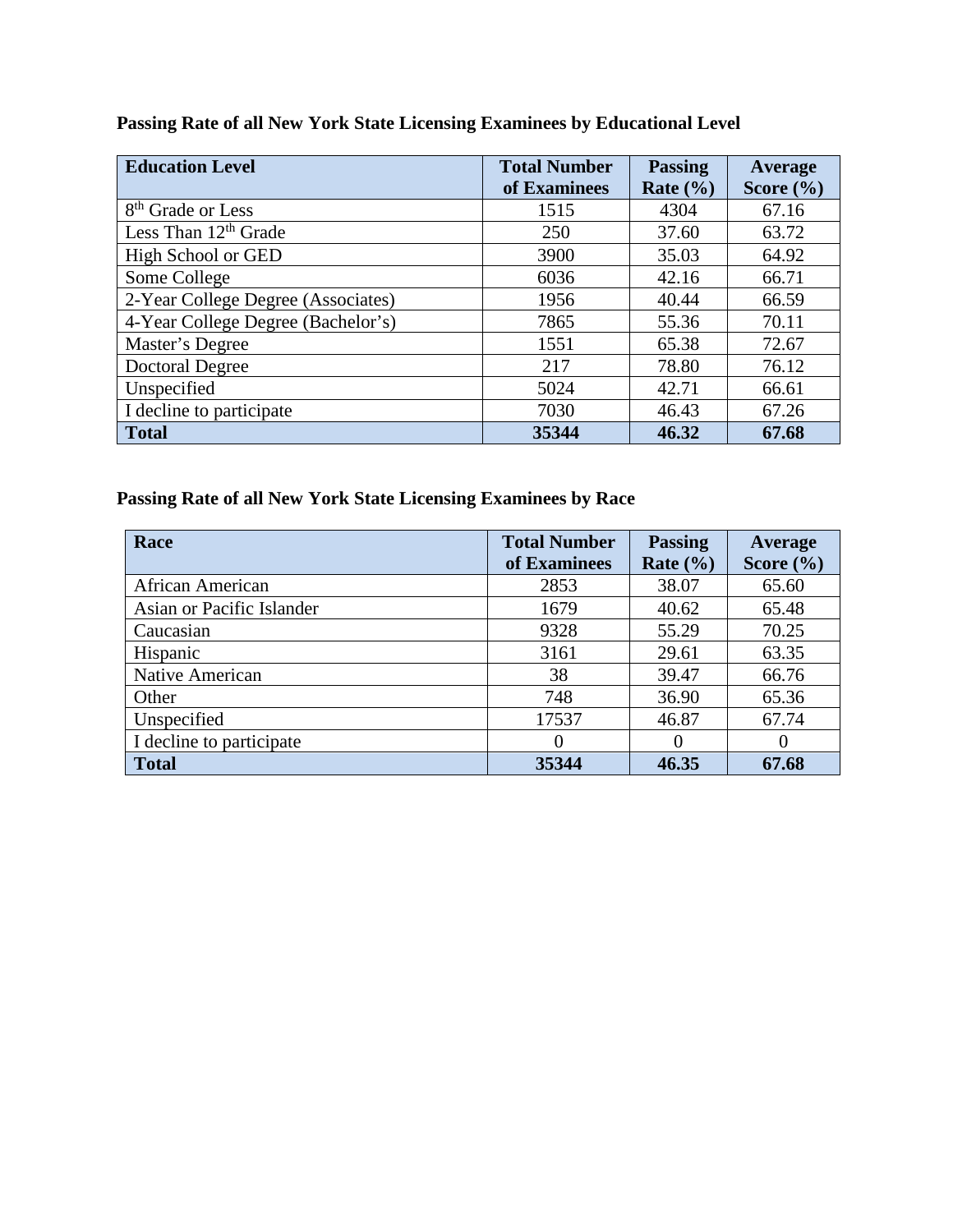| <b>Ethnicity</b>         | <b>Total Number</b> | <b>Passing</b> | Average       |
|--------------------------|---------------------|----------------|---------------|
|                          | of Examinees        | Rate $(\% )$   | Score $(\% )$ |
| American/Canadian        | 10832               | 48.40          | 68.49         |
| Chinese                  | 696                 | 39.66          | 64.40         |
| Cuban                    | 72                  | 45.83          | 67.21         |
| Dutch                    | 11                  | 45.45          | 68.73         |
| English                  | 1100                | 40.45          | 66.07         |
| Filipino                 | 91                  | 48.35          | 68.30         |
| French                   | 38                  | 26.32          | 64.79         |
| German                   | 74                  | 66.22          | 72.49         |
| Irish                    | 146                 | 62.33          | 72.20         |
| Italian                  | 333                 | 57.06          | 71.42         |
| Japanese                 | 22                  | 40.91          | 67.36         |
| Korean                   | 77                  | 41.56          | 65.47         |
| Mexican                  | 156                 | 28.21          | 63.09         |
| Other Asian              | 378                 | 38.10          | 65.16         |
| Other European           | 179                 | 51.95          | 68.95         |
| Other Hispanic or Latino | 1729                | 27.39          | 62.81         |
| Polish                   | 63                  | 44.44          | 69.81         |
| <b>Puerto Rican</b>      | 491                 | 30.35          | 64.04         |
| Russian                  | 74                  | 40.54          | 65.36         |
| Scottish                 | 14                  | 57.14          | 72.21         |
| Swedish                  | $\overline{2}$      | 50.00          | 71.50         |
| Vietnamese               | 26                  | 61.54          | 71.88         |
| Unspecified              | 13399               | 48.90          | 68.34         |
| I decline to participate | 5341                | 45.07          | 66.91         |
| <b>Total</b>             | 35344               | 46.32          | 67.68         |

# **Passing Rate of all New York State Licensing Examinees by Ethnicity**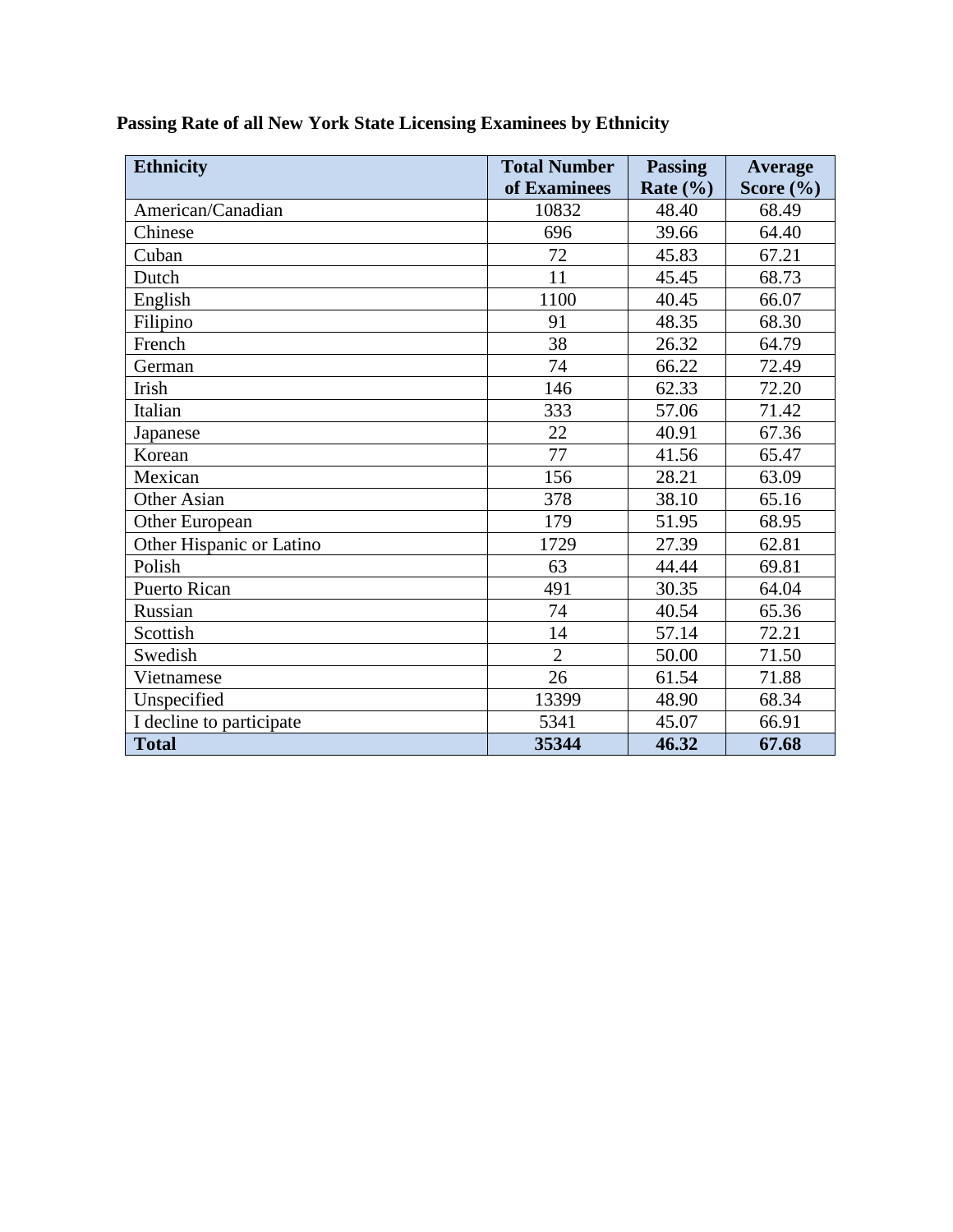| <b>Native Language</b>   | <b>Total Number</b> | <b>Passing</b> | Average       |
|--------------------------|---------------------|----------------|---------------|
|                          | of Examinees        | Rate $(\% )$   | Score $(\% )$ |
| Arabic                   | 1291                | 43.53          | 67.05         |
| Chinese                  | 655                 | 35.57          | 62.98         |
| English                  | 13481               | 49.43          | 68.80         |
| French                   | 101                 | 36.63          | 64.11         |
| German                   | 9                   | 55.56          | 68.67         |
| Italian                  | 9                   | 66.67          | 73.67         |
| Korean                   | 50                  | 40.00          | 64.18         |
| Polish                   | 15                  | 46.67          | 69.20         |
| Russian                  | 95                  | 33.68          | 64.14         |
| Spanish                  | 1475                | 23.25          | 61.67         |
| Tagalog                  | 69                  | 46.38          | 68.22         |
| Vietnamese               | 17                  | 52.94          | 69.47         |
| Unspecified              | 10666               | 47.45          | 67.94         |
| I decline to participate | 7411                | 45.35          | 67.08         |
| <b>Total</b>             | 35344               | 46.32          | 67.68         |

**Passing Rate of all New York State Licensing Examinees by Native Language** 

# **DEMOGRAPHICS STATISTICS BY LICENSING EXAM**

#### **Life Insurance Agent/Broker**

This examination qualifies the agent/broker to sell, solicit or negotiate insurance that provides protection against the death of an individual in the form of a payment to a beneficiary. A life insurance agent/broker may also sell annuities, which are agreements pursuant to which the insurance company pays an income benefit, in specified periodic payments, for the life of the insured or a specified period.

#### *English-language Examination*

| <b>Gender</b>         | <b>Total Number</b> | <b>Passing</b> | Average       |
|-----------------------|---------------------|----------------|---------------|
|                       | of Examinees        | Rate $(\% )$   | Score $(\% )$ |
| Female                | 4543                | 37.00          | 65.08         |
| Male                  | 3507                | 46.36          | 67.68         |
| Choose not to respond | 566                 | 51.77          | 68.78         |
| Unspecified           |                     |                |               |
| <b>Total</b>          | 8616                | 41.78          | 66.38         |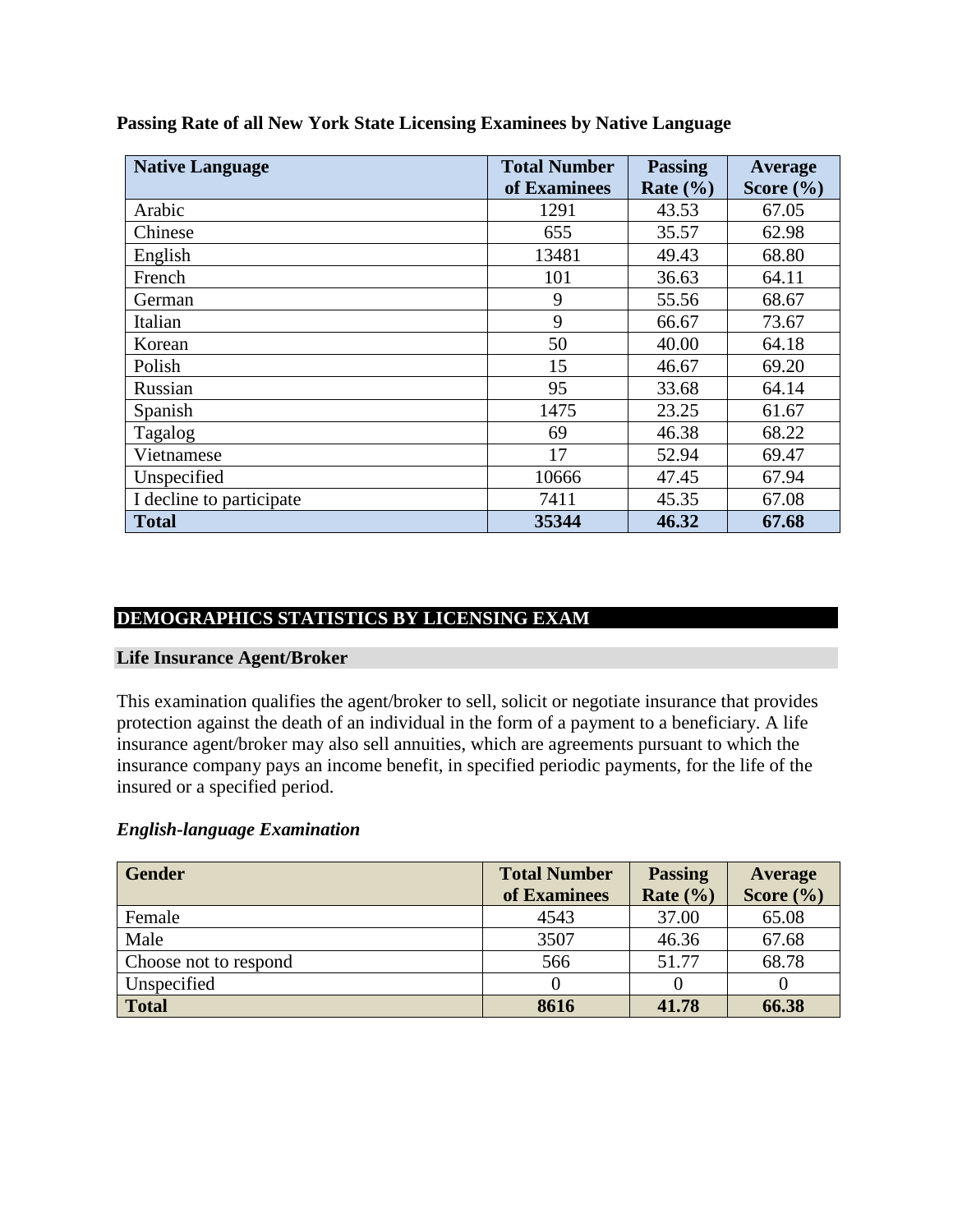| Age          | <b>Total Number</b><br>of Examinees | <b>Passing</b><br>Rate $(\% )$ | Average<br>Score $(\% )$ |
|--------------|-------------------------------------|--------------------------------|--------------------------|
| 18-24        | 1963                                | 37.39                          | 64.96                    |
| 25-29        | 1436                                | 42.41                          | 66.67                    |
| 30-34        | 1239                                | 45.28                          | 67.33                    |
| 35-39        | 974                                 | 43.12                          | 66.26                    |
| 40-44        | 834                                 | 41.85                          | 66.34                    |
| 45-49        | 708                                 | 42.80                          | 66.67                    |
| 50-54        | 565                                 | 39.29                          | 66.46                    |
| 55-59        | 435                                 | 48.05                          | 68.20                    |
| 60-64        | 267                                 | 43.45                          | 68.34                    |
| 65 and over  | 195                                 | 39.49                          | 65.36                    |
| Unspecified  | 0                                   | $\Omega$                       | $\Omega$                 |
| <b>Total</b> | 8616                                | 41.78                          | 66.38                    |

| <b>Education Level</b>             | <b>Total Number</b> | <b>Passing</b>       | Average       |
|------------------------------------|---------------------|----------------------|---------------|
|                                    | of Examinees        | Rate $(\frac{9}{6})$ | Score $(\% )$ |
| 8 <sup>th</sup> Grade or Less      | 449                 | 39.20                | 65.93         |
| Less than $12th$ Grade             | 116                 | 21.55                | 62.31         |
| High School Diploma or GED         | 1097                | 31.18                | 63.70         |
| Some College                       | 1435                | 40.77                | 66.40         |
| 2-Year College Degree (Associates) | 476                 | 35.29                | 65.17         |
| 4-Year College Degree (Bachelor's) | 1344                | 52.16                | 69.37         |
| Master's Degree                    | 359                 | 59.05                | 70.74         |
| <b>Doctoral Degree</b>             | 40                  | 52.50                | 69.38         |
| Unspecified                        | 1048                | 43.13                | 66.40         |
| I decline to participate           | 2252                | 40.76                | 65.71         |
| <b>Total</b>                       | 8616                | 41.78                | 66.38         |

| Race                      | <b>Total Number</b><br>of Examinees | <b>Passing</b><br>Rate $(\% )$ | Average<br>Score $(\% )$ |
|---------------------------|-------------------------------------|--------------------------------|--------------------------|
|                           |                                     |                                |                          |
| African American          | 1206                                | 39.39                          | 66.04                    |
| Asian or Pacific Islander | 652                                 | 38.34                          | 65.12                    |
| Caucasian                 | 1397                                | 51.25                          | 68.80                    |
| Hispanic                  | 764                                 | 32.85                          | 64.41                    |
| Native American           | 6                                   | 50.00                          | 67.33                    |
| Other                     | 228                                 | 37.28                          | 65.99                    |
| Unspecified               | 4363                                | 41.71                          | 66.25                    |
| I decline to participate  |                                     |                                |                          |
| <b>Total</b>              | 8616                                | 41.78                          | 66.38                    |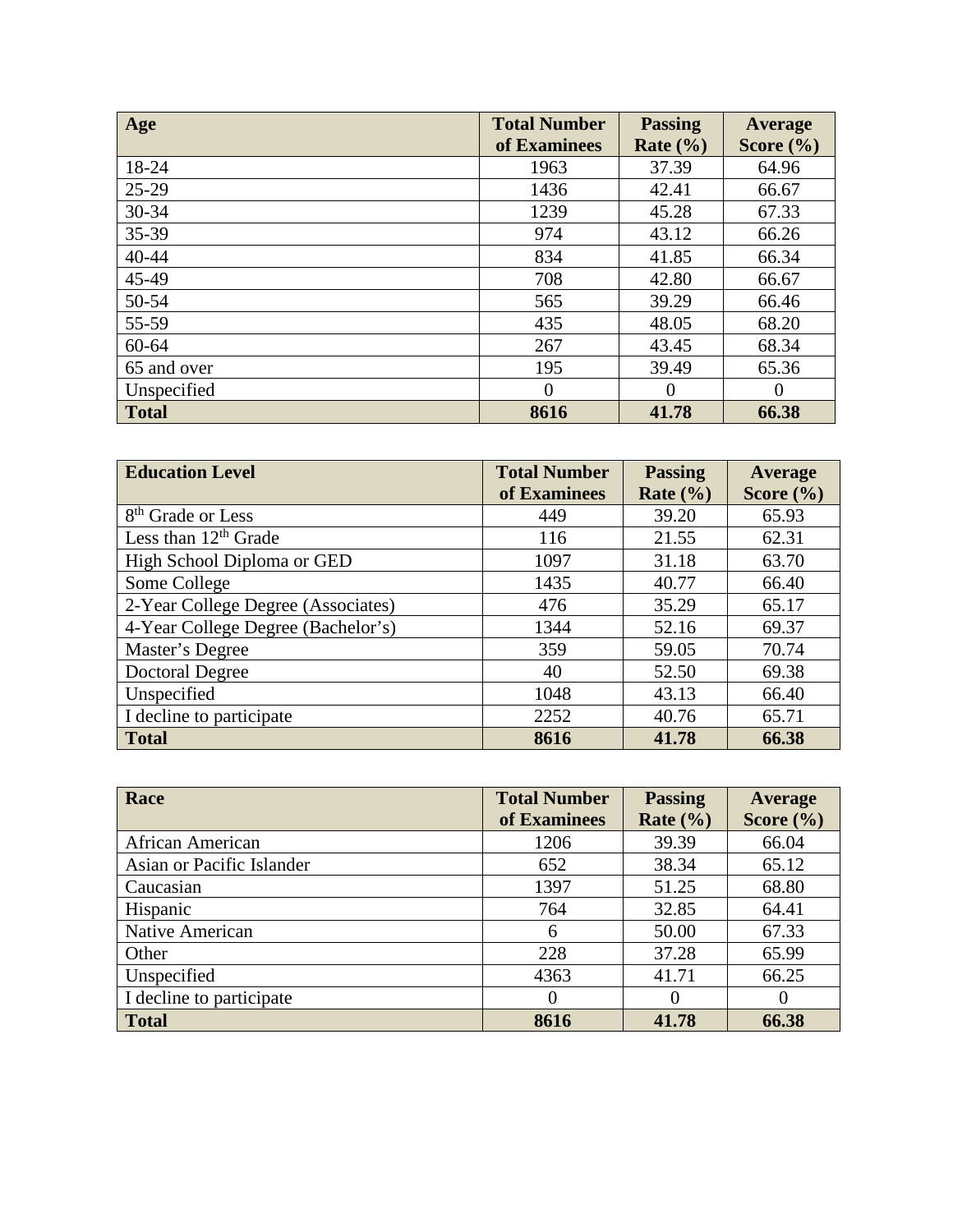| <b>Ethnicity</b>         | <b>Total Number</b> | <b>Passing</b> | Average        |
|--------------------------|---------------------|----------------|----------------|
|                          | of Examinees        | Rate $(\% )$   | Score $(\% )$  |
| American/Canadian        | 2588                | 40.30          | 66.14          |
| Chinese                  | 289                 | 34.60          | 63.18          |
| Cuban                    | 11                  | 45.45          | 66.45          |
| Dutch                    | 3                   | 66.67          | 71.67          |
| English                  | 283                 | 32.51          | 64.78          |
| Filipino                 | 65                  | 43.08          | 68.05          |
| French                   | 5                   | 20.00          | 57.80          |
| German                   | $\overline{4}$      | 50.00          | 73.25          |
| Irish                    | 14                  | 71.43          | 75.21          |
| Italian                  | 28                  | 82.14          | 77.61          |
| Japanese                 | 8                   | 25.00          | 66.63          |
| Korean                   | 3                   | 66.67          | 76.33          |
| Mexican                  | 27                  | 48.15          | 65.67          |
| Other Asian              | 131                 | 41.98          | 65.92          |
| Other European           | 29                  | 55.17          | 72.38          |
| Other Hispanic or Latino | 396                 | 32.07          | 64.08          |
| Polish                   | 10                  | 40.00          | 70.20          |
| <b>Puerto Rican</b>      | 147                 | 31.29          | 64.33          |
| Russian                  | 9                   | 55.56          | 72.67          |
| Scottish                 | $\overline{0}$      | $\overline{0}$ | $\overline{0}$ |
| Swedish                  | $\overline{0}$      | $\theta$       | $\theta$       |
| Vietnamese               | 3                   | 66.67          | 73.33          |
| Unspecified              | 2920                | 47.47          | 67.88          |
| I decline to participate | 1643                | 38.71          | 65.21          |
| <b>Total</b>             | 8616                | 41.78          | 66.38          |

| <b>Native Language</b>   | <b>Total Number</b> | <b>Passing</b> | Average       |
|--------------------------|---------------------|----------------|---------------|
|                          | of Examinees        | Rate $(\% )$   | Score $(\% )$ |
| Arabic                   | 379                 | 42.48          | 66.39         |
| Chinese                  | 306                 | 32.03          | 62.73         |
| English                  | 2904                | 42.22          | 67.01         |
| French                   | 55                  | 30.91          | 62.45         |
| German                   | 5                   | 20.00          | 62.40         |
| Italian                  | $\overline{2}$      | 100.00         | 79.00         |
| Korean                   | 4                   | 75.00          | 75.00         |
| Polish                   | $\overline{4}$      | 50.00          | 75.75         |
| Russian                  | 15                  | 40.00          | 67.73         |
| Spanish                  | 294                 | 28.57          | 63.95         |
| Tagalog                  | 54                  | 44.44          | 69.11         |
| Vietnamese               | 4                   | 50.00          | 69.00         |
| Unspecified              | 2390                | 46.86          | 67.51         |
| I decline to participate | 2200                | 38.82          | 65.15         |
| <b>Total</b>             | 8616                | 41.78          | 66.38         |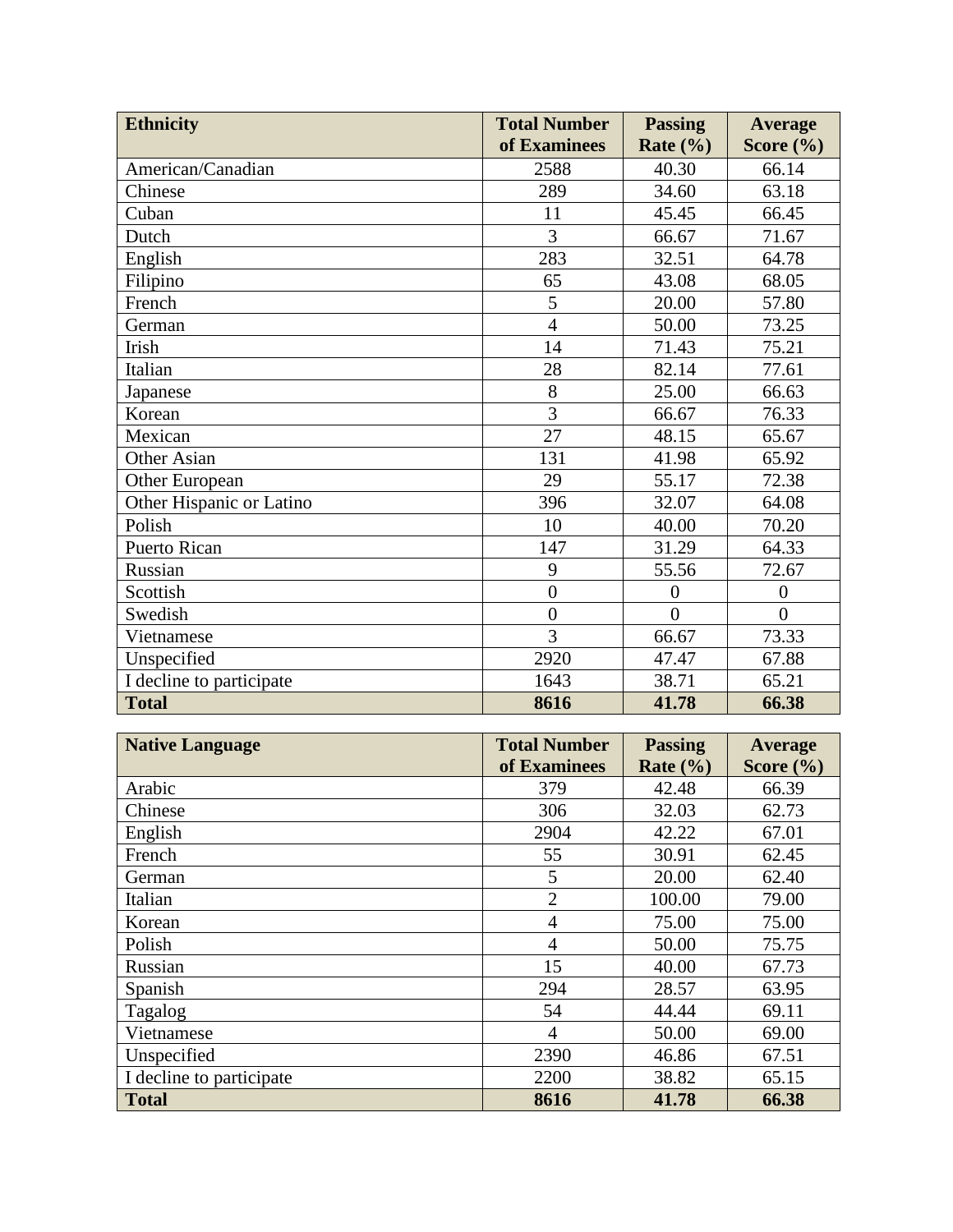# *Spanish-language Examination*

| <b>Gender</b>         | <b>Total Number</b><br>of Examinees | <b>Passing</b><br>Rate $(\% )$ | Average<br>Score $(\% )$ |
|-----------------------|-------------------------------------|--------------------------------|--------------------------|
| Female                | 599                                 | 13.19                          | 55.76                    |
| Male                  | 268                                 | 13.06                          | 57.26                    |
| Choose not to respond | 36                                  | 19.44                          | 57.25                    |
| Unspecified           |                                     |                                |                          |
| <b>Total</b>          | 903                                 | 13.40                          | 56.27                    |

| Age          | <b>Total Number</b> | <b>Passing</b> | Average       |
|--------------|---------------------|----------------|---------------|
|              | of Examinees        | Rate $(\%)$    | Score $(\% )$ |
| 18-24        | 107                 | 8.41           | 52.89         |
| $25-29$      | 135                 | 14.07          | 58.41         |
| 30-34        | 91                  | 16.48          | 54.38         |
| 35-39        | 131                 | 16.03          | 58.88         |
| 40-44        | 130                 | 9.23           | 54.78         |
| 45-49        | 116                 | 12.93          | 55.85         |
| 50-54        | 88                  | 15.91          | 56.08         |
| 55-59        | 64                  | 15.63          | 57.86         |
| $60 - 64$    | 27                  | 7.41           | 55.48         |
| 65 and over  | 14                  | 28.57          | 61.86         |
| <b>Total</b> | 903                 | 13.40          | 56.27         |

| <b>Education Level</b>             | <b>Total Number</b> | <b>Passing</b> | Average       |
|------------------------------------|---------------------|----------------|---------------|
|                                    | of Examinees        | Rate $(\% )$   | Score $(\% )$ |
| 8 <sup>th</sup> Grade or Less      | 68                  | 13.24          | 59.65         |
| Less than $12th$ Grade             | 14                  | 7.14           | 57.07         |
| High School Diploma or GED         | 171                 | 10.53          | 55.40         |
| Some College                       | 117                 | 17.09          | 59.11         |
| 2-Year College Degree (Associates) | 6                   | 0.00           | 51.33         |
| 4-Year College Degree (Bachelor's) | 101                 | 19.80          | 57.36         |
| Master's Degree                    | 6                   | 16.67          | 57.83         |
| <b>Doctoral Degree</b>             | $\overline{A}$      | 0.00           | 55.00         |
| Unspecified                        | 161                 | 11.80          | 56.62         |
| I decline to participate           | 255                 | 12.94          | 54.04         |
| <b>Total</b>                       | 903                 | 13.40          | 56.27         |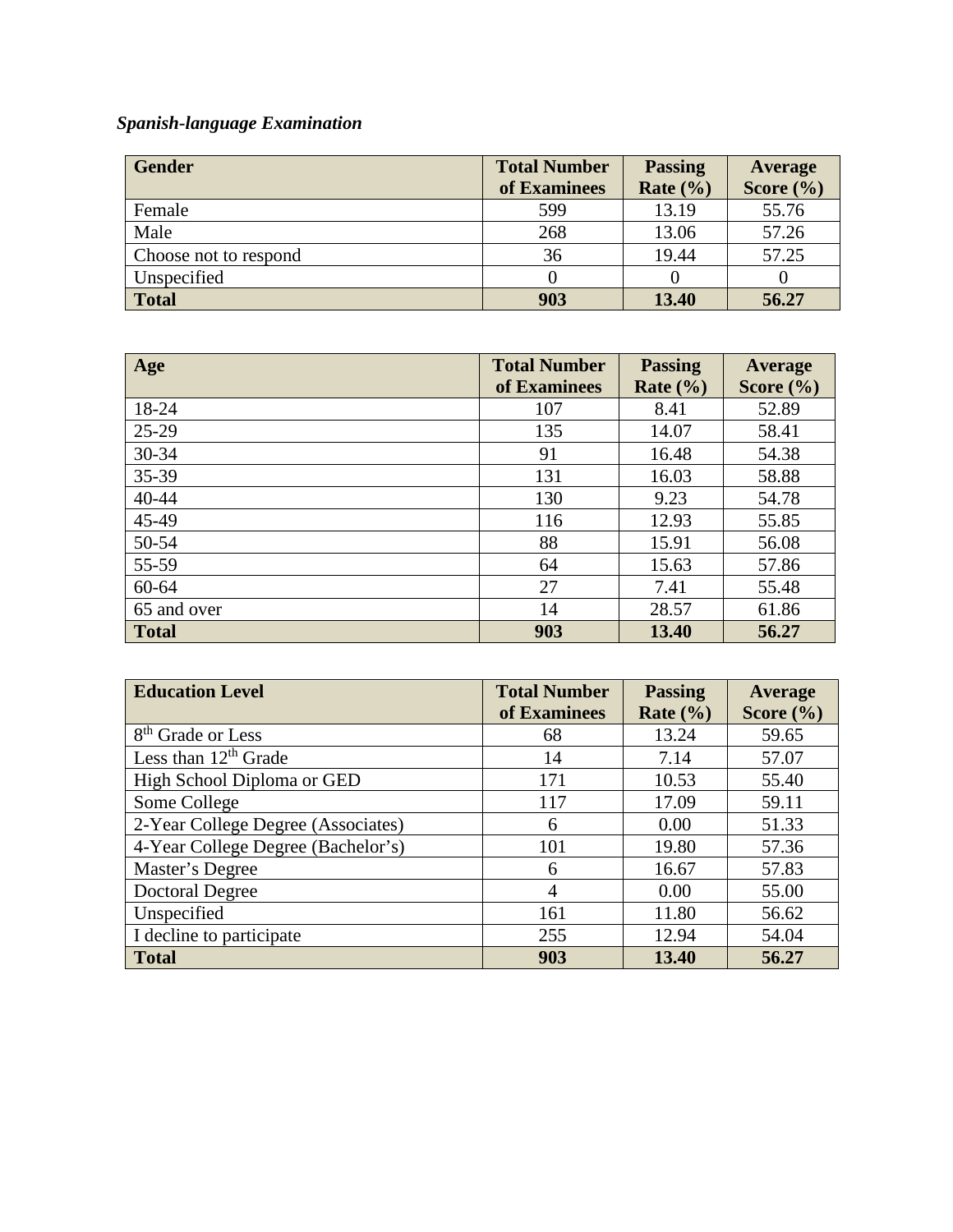| Race                      | <b>Total Number</b> | <b>Passing</b> | Average       |
|---------------------------|---------------------|----------------|---------------|
|                           | of Examinees        | Rate $(\% )$   | Score $(\% )$ |
| African American          |                     | 0.00           | 40.33         |
| Asian or Pacific Islander |                     | 14.29          | 60.14         |
| Caucasian                 | 46                  | 13.04          | 55.09         |
| Hispanic                  | 370                 | 12.43          | 56.08         |
| Native American           | $\theta$            |                |               |
| Other                     |                     | 100.00         | 83.00         |
| Unspecified               | 476                 | 14.08          | 56.52         |
| I decline to participate  | $\theta$            |                |               |
| <b>Total</b>              | 903                 | 13.40          | 56.27         |

| <b>Ethnicity</b>         | <b>Total Number</b> | <b>Passing</b> | <b>Average</b> |
|--------------------------|---------------------|----------------|----------------|
|                          | of Examinees        | Rate $(\% )$   | Score $(\% )$  |
| American/Canadian        | 218                 | 16.06          | 57.65          |
| Chinese                  | $\overline{0}$      | $\overline{0}$ | $\overline{0}$ |
| Cuban                    | $\overline{4}$      | 25.00          | 54.75          |
| Dutch                    | $\overline{0}$      | $\theta$       | $\theta$       |
| English                  | 24                  | 25.00          | 55.29          |
| Filipino                 | $\overline{0}$      | $\overline{0}$ | $\overline{0}$ |
| French                   | $\overline{0}$      | $\overline{0}$ | $\overline{0}$ |
| German                   | $\overline{0}$      | $\overline{0}$ | $\overline{0}$ |
| Irish                    | $\overline{0}$      | $\overline{0}$ | $\overline{0}$ |
| Italian                  | $\overline{0}$      | $\overline{0}$ | $\overline{0}$ |
| Japanese                 | $\overline{0}$      | $\overline{0}$ | $\overline{0}$ |
| Korean                   | $\overline{0}$      | $\theta$       | $\theta$       |
| Mexican                  | 20                  | 0.000          | 54.90          |
| Other Asian              | $\mathbf{1}$        | 100.00         | 77.00          |
| Other European           | $\overline{0}$      | $\overline{0}$ | $\overline{0}$ |
| Other Hispanic or Latino | 261                 | 12.26          | 57.42          |
| Polish                   | $\overline{0}$      | $\theta$       | $\theta$       |
| <b>Puerto Rican</b>      | 5                   | 40.00          | 69.20          |
| Russian                  | $\overline{0}$      | $\overline{0}$ | $\overline{0}$ |
| Scottish                 | $\overline{0}$      | $\overline{0}$ | $\overline{0}$ |
| Swedish                  | $\overline{0}$      | $\overline{0}$ | $\overline{0}$ |
| Vietnamese               | $\overline{0}$      | $\overline{0}$ | $\theta$       |
| Unspecified              | 186                 | 11.83          | 54.92          |
| I decline to participate | 184                 | 11.96          | 54.20          |
| <b>Total</b>             | 903                 | 13.40          | 56.27          |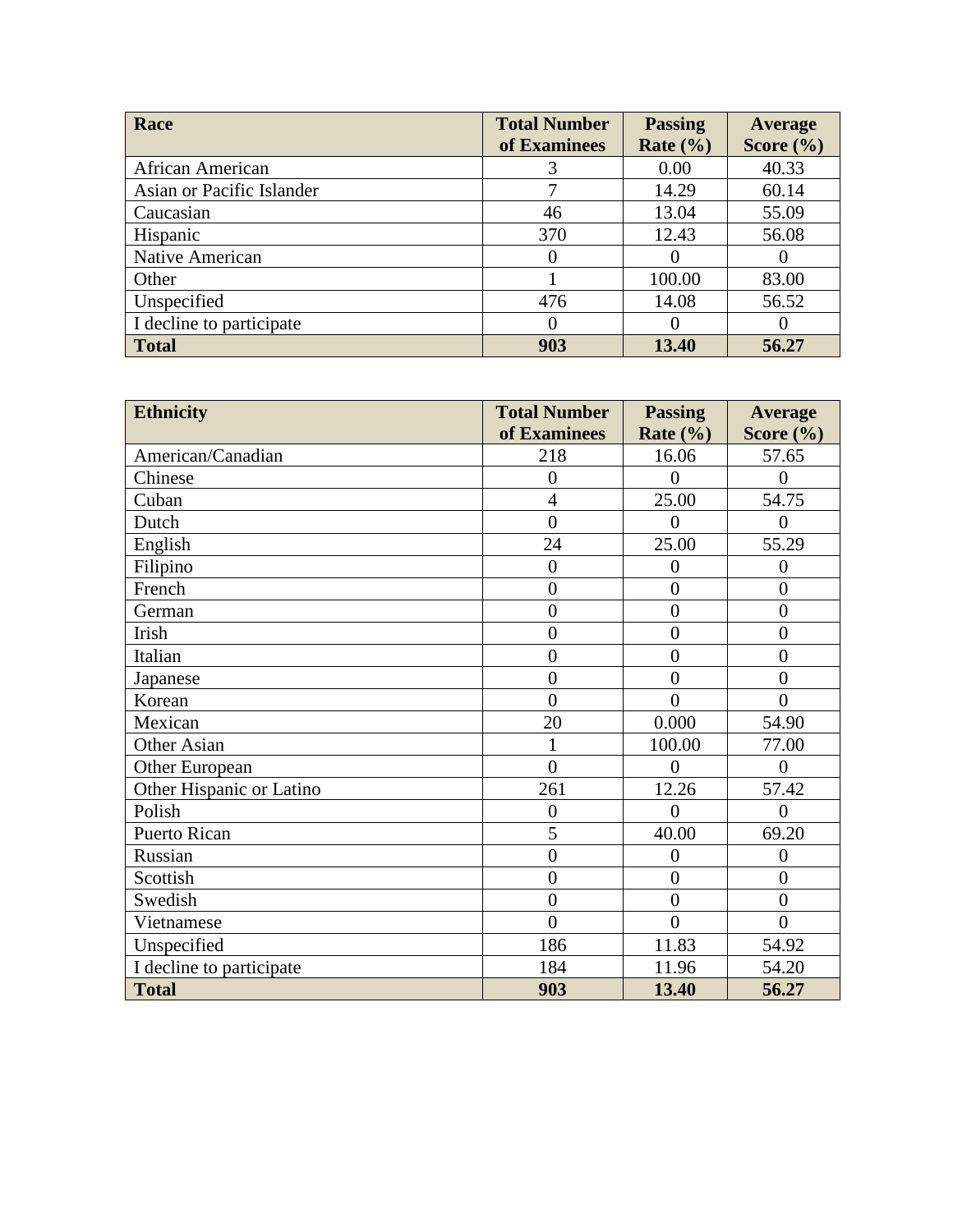| <b>Native Language</b>   | <b>Total Number</b> | <b>Passing</b> | Average       |
|--------------------------|---------------------|----------------|---------------|
|                          | of Examinees        | Rate $(\% )$   | Score $(\% )$ |
| Arabic                   | 44                  | 11.36          | 55.05         |
| Chinese                  |                     | 0.00           | 38.00         |
| English                  | 76                  | 26.32          | 58.62         |
| French                   | $\theta$            | 0              |               |
| German                   | 0                   | 0              |               |
| Italian                  | $\overline{0}$      | 0              |               |
| Korean                   | $\overline{0}$      | 0              | 0             |
| Polish                   | $\theta$            | 0              |               |
| Russian                  | $\theta$            | 0              |               |
| Spanish                  | 337                 | 13.06          | 57.22         |
| Tagalog                  | $\boldsymbol{0}$    | 0              |               |
| Vietnamese               | $\overline{0}$      | $\Omega$       | 0             |
| Unspecified              | 135                 | 11.11          | 54.64         |
| I decline to participate | 310                 | 11.94          | 55.59         |
| <b>Total</b>             | 903                 | 13.40          | 56.27         |

# **Accident/Health Agent/Broker**

An Accident & Health Agent or Broker license authorizes the licensee to sell, solicit or negotiate accident and health insurance covering accidental death or personal injury by accident, sickness, ailment or bodily injury.

# *English-language Examination*

| <b>Gender</b>         | <b>Total Number</b> | <b>Passing</b> | <b>Average</b> |
|-----------------------|---------------------|----------------|----------------|
|                       | of Examinees        | Rate $(\% )$   | Score $(\% )$  |
| Female                | 1130                | 41.15          | 66.49          |
| Male                  | 1021                | 50.73          | 69.24          |
| Choose not to respond | 137                 | 45.99          | 67.78          |
| Unspecified           |                     |                |                |
| <b>Total</b>          | 2288                | 45.72          | 67.79          |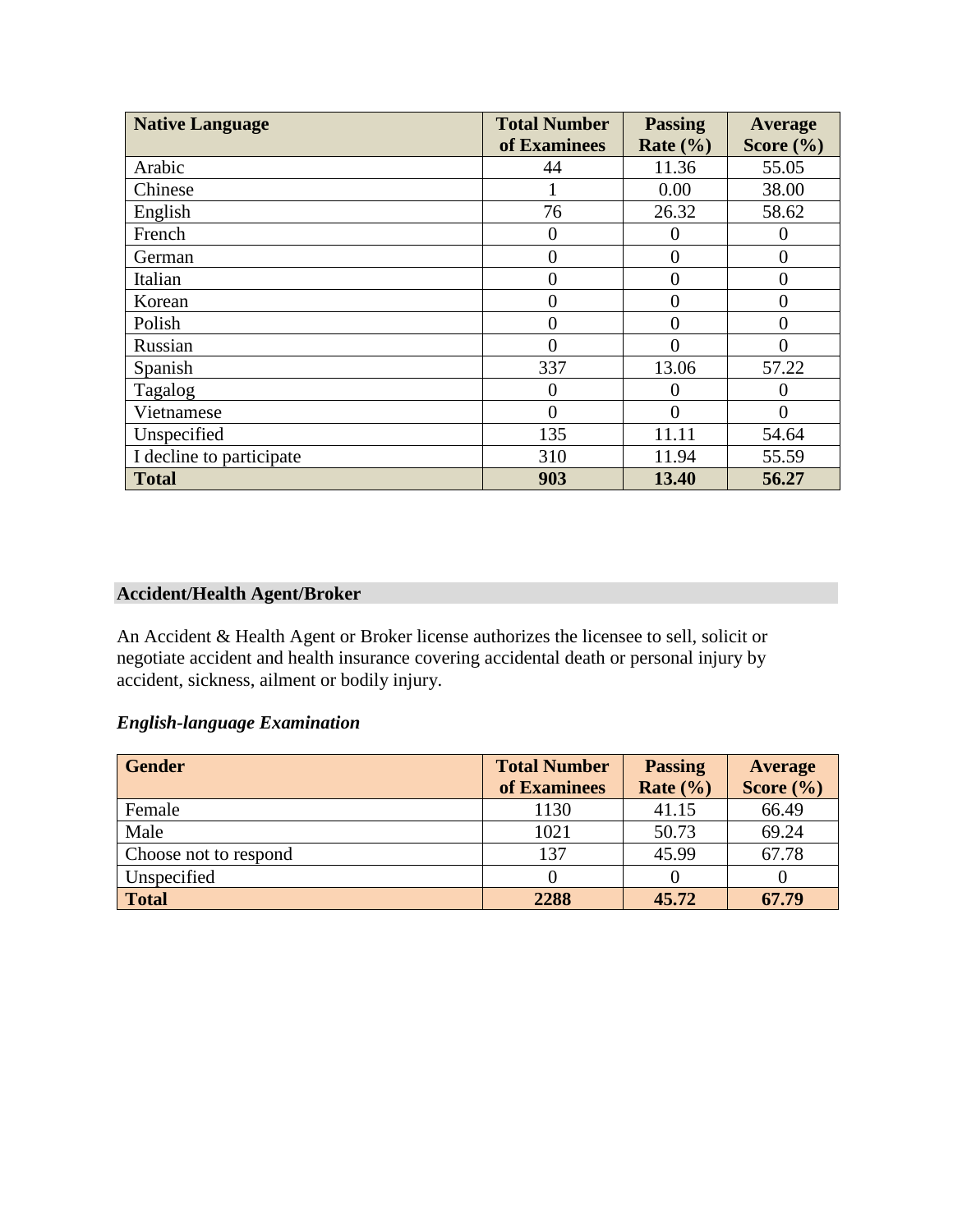| Age          | <b>Total Number</b><br>of Examinees | <b>Passing</b><br>Rate $(\% )$ | <b>Average</b><br>Score $(\% )$ |
|--------------|-------------------------------------|--------------------------------|---------------------------------|
| 18-24        | 325                                 | 44.31                          | 66.80                           |
| $25-29$      | 351                                 | 41.88                          | 67.36                           |
| 30-34        | 351                                 | 43.30                          | 67.59                           |
| 35-39        | 320                                 | 37.81                          | 66.36                           |
| 40-44        | 298                                 | 45.97                          | 67.22                           |
| 45-49        | 198                                 | 47.47                          | 68.52                           |
| 50-54        | 171                                 | 51.46                          | 68.50                           |
| 55-59        | 151                                 | 58.94                          | 70.96                           |
| $60 - 64$    | 79                                  | 51.90                          | 68.95                           |
| 65 and over  | 44                                  | 75.00                          | 75.52                           |
| Unspecified  | $\Omega$                            | $\Omega$                       | $\Omega$                        |
| <b>Total</b> | 2288                                | 45.72                          | 67.79                           |

| <b>Education Level</b>             | <b>Total Number</b> | <b>Passing</b> | <b>Average</b> |
|------------------------------------|---------------------|----------------|----------------|
|                                    | of Examinees        | Rate $(\% )$   | Score $(\% )$  |
| 8 <sup>th</sup> Grade or Less      | 173                 | 41.04          | 66.46          |
| Less than $12th$ Grade             | 19                  | 42.11          | 64.84          |
| High School Diploma or GED         | 246                 | 33.74          | 65.08          |
| Some College                       | 367                 | 45.23          | 68.05          |
| 2-Year College Degree (Associates) | 104                 | 41.35          | 66.95          |
| 4-Year College Degree (Bachelor's) | 529                 | 48.20          | 68.19          |
| Master's Degree                    | 117                 | 64.10          | 73.68          |
| <b>Doctoral Degree</b>             | 11                  | 63.64          | 73.82          |
| Unspecified                        | 326                 | 45.09          | 67.66          |
| I decline to participate           | 396                 | 48.23          | 67.86          |
| <b>Total</b>                       | 2288                | 45.72          | 67.79          |

| Race                      | <b>Total Number</b> | <b>Passing</b> | <b>Average</b> |
|---------------------------|---------------------|----------------|----------------|
|                           | of Examinees        | Rate $(\% )$   | Score $(\% )$  |
| African American          | 104                 | 49.04          | 68.89          |
| Asian or Pacific Islander | 146                 | 41.10          | 65.84          |
| Caucasian                 | 482                 | 59.54          | 70.86          |
| Hispanic                  | 333                 | 25.83          | 63.69          |
| Native American           | 3                   | 33.33          | 66.33          |
| Other                     | 37                  | 48.65          | 68.84          |
| Unspecified               | 1183                | 45.90          | 67.81          |
| I decline to participate  | $\theta$            |                | O              |
| <b>Total</b>              | 2288                | 45.72          | 67.79          |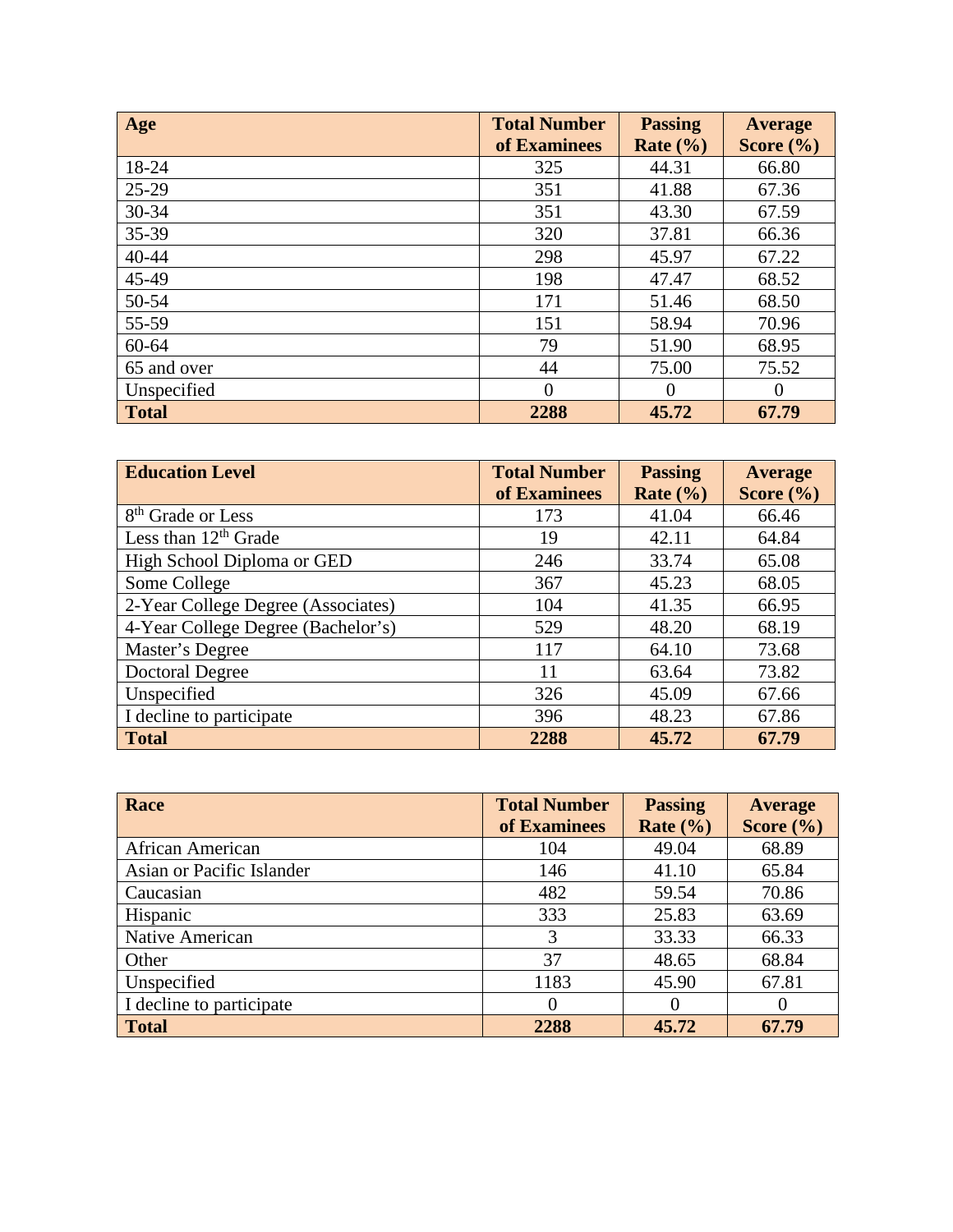| <b>Ethnicity</b>         | <b>Total Number</b> | <b>Passing</b>       | <b>Average</b> |
|--------------------------|---------------------|----------------------|----------------|
|                          | of Examinees        | Rate $(\frac{6}{6})$ | Score $(\% )$  |
| American/Canadian        | 708                 | 47.03                | 68.02          |
| Chinese                  | 65                  | 43.08                | 64.46          |
| Cuban                    | $\overline{4}$      | 50.00                | 75.25          |
| Dutch                    | $\theta$            | $\theta$             | $\Omega$       |
| English                  | 90                  | 37.78                | 66.98          |
| Filipino                 | $\overline{2}$      | 50.00                | 72.00          |
| French                   | $\overline{4}$      | 50.00                | 69.50          |
| German                   | $\overline{3}$      | 100.00               | 75.00          |
| Irish                    | $\overline{7}$      | 85.71                | 75.57          |
| Italian                  | 12                  | 83.33                | 77.67          |
| Japanese                 | 6                   | 33.33                | 66.83          |
| Korean                   |                     | 100.00               | 75.00          |
| Mexican                  | 8                   | 25.00                | 69.25          |
| Other Asian              | 33                  | 36.36                | 63.03          |
| Other European           | 10                  | 40.00                | 65.40          |
| Other Hispanic or Latino | 214                 | 27.10                | 63.38          |
| Polish                   | 3                   | 100.00               | 80.33          |
| <b>Puerto Rican</b>      | 44                  | 25.00                | 65.84          |
| Russian                  | 17                  | 41.18                | 66.88          |
| Scottish                 | $\overline{0}$      | $\theta$             | $\theta$       |
| Swedish                  | $\overline{0}$      | $\overline{0}$       | $\overline{0}$ |
| Vietnamese               | 1                   | 100.00               | 90.00          |
| Unspecified              | 749                 | 50.20                | 69.05          |
| I decline to participate | 307                 | 48.86                | 68.13          |
| <b>Total</b>             | 2288                | 45.72                | 67.79          |

| <b>Native Language</b>   | <b>Total Number</b> | <b>Passing</b> | <b>Average</b> |
|--------------------------|---------------------|----------------|----------------|
|                          | of Examinees        | Rate $(\% )$   | Score $(\% )$  |
| Arabic                   | 187                 | 36.90          | 65.60          |
| Chinese                  | 71                  | 35.21          | 63.20          |
| English                  | 691                 | 54.41          | 70.06          |
| French                   | 5                   | 60.00          | 70.40          |
| German                   | 0                   | $\Omega$       | $\Omega$       |
| Italian                  |                     | 100.00         | 77.00          |
| Korean                   |                     | 100.00         | 75.00          |
| Polish                   | 0                   | $\Omega$       | $\theta$       |
| Russian                  | 15                  | 46.64          | 69.87          |
| Spanish                  | 194                 | 21.65          | 61.65          |
| Tagalog                  | $\overline{2}$      | 50.00          | 72.00          |
| Vietnamese               | 3                   | 100.00         | 81.33          |
| Unspecified              | 651                 | 46.24          | 68.19          |
| I decline to participate | 467                 | 46.47          | 67.78          |
| <b>Total</b>             | 2288                | 45.72          | 67.79          |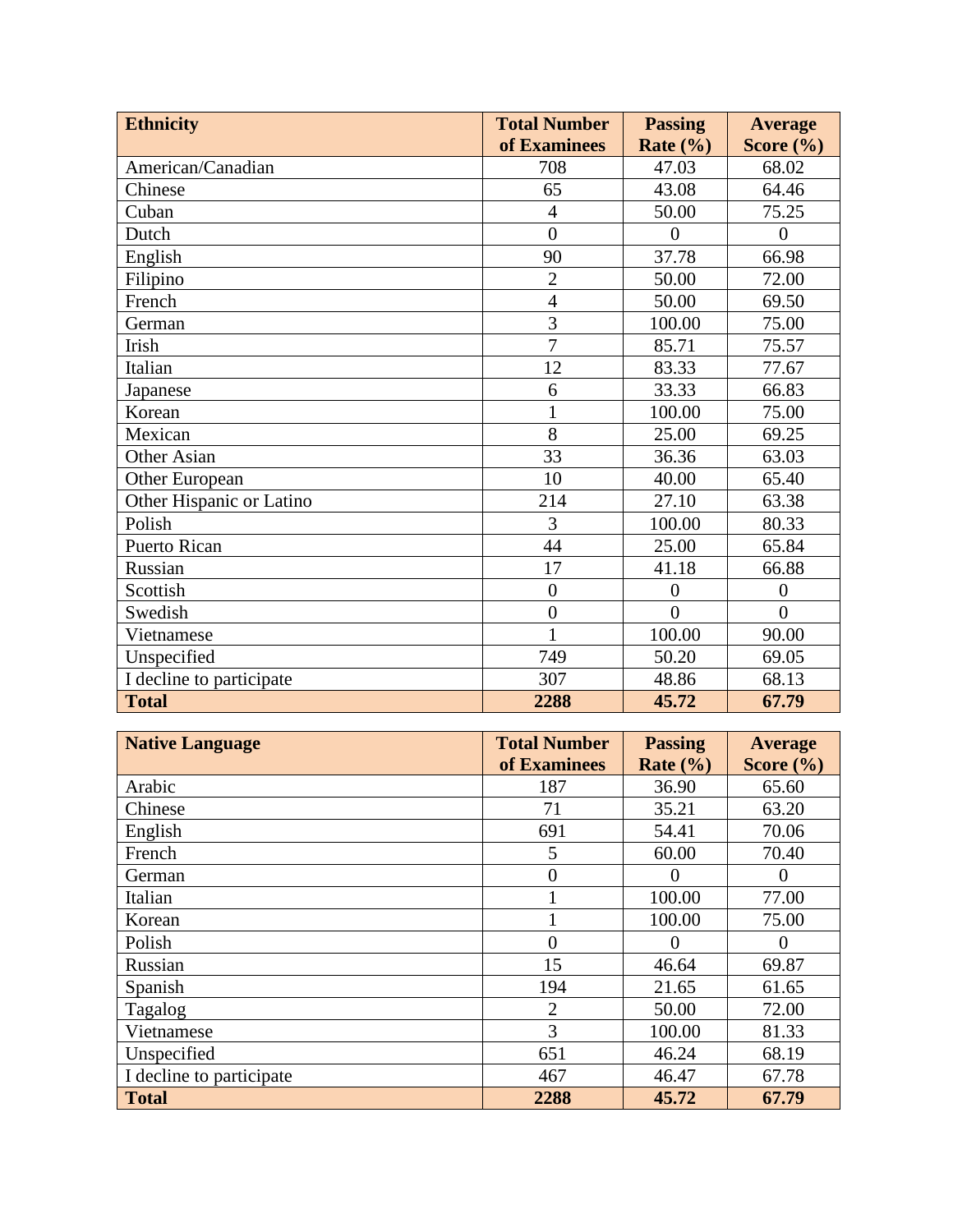# *Spanish-language Examination*

| <b>Gender</b>         | <b>Total Number</b><br>of Examinees | <b>Passing</b><br>Rate $(\% )$ | Average<br>Score $(\% )$ |
|-----------------------|-------------------------------------|--------------------------------|--------------------------|
| Female                | 34                                  | 17.65                          | 57.29                    |
| Male                  | 24                                  | 8.33                           | 55.08                    |
| Choose not to respond |                                     | 100.00                         | 71.00                    |
| Unspecified           |                                     |                                |                          |
| <b>Total</b>          | 59                                  | 15.25                          | 56.63                    |

| Age          | <b>Total Number</b> | <b>Passing</b> | Average       |
|--------------|---------------------|----------------|---------------|
|              | of Examinees        | Rate $(\% )$   | Score $(\% )$ |
| 18-24        | 2                   | 0.00           | 46.50         |
| $25-29$      | 7                   | 14.29          | 62.43         |
| 30-34        | $\overline{2}$      | 0.00           | 47.00         |
| 35-39        | 23                  | 13.04          | 58.13         |
| 40-44        | 10                  | 20.00          | 53.10         |
| 45-49        | 13                  | 15.38          | 55.92         |
| 50-54        |                     | 100.00         | 71.00         |
| 55-59        | $\theta$            | $\theta$       | $\Omega$      |
| 60-64        | $\Omega$            | $\Omega$       | $\Omega$      |
| 65 and over  |                     | 0.00           | 51.00         |
| <b>Total</b> | 59                  | 15.25          | 56.63         |

| <b>Education Level</b>             | <b>Total Number</b> | <b>Passing</b> | <b>Average</b> |
|------------------------------------|---------------------|----------------|----------------|
|                                    | of Examinees        | Rate $(\% )$   | Score $(\% )$  |
| 8 <sup>th</sup> Grade or Less      |                     | 50.00          | 68.50          |
| Less than $12th$ Grade             |                     |                |                |
| High School Diploma or GED         | 4                   | 0.00           | 46.50          |
| Some College                       | 23                  | 8.70           | 56.52          |
| 2-Year College Degree (Associates) |                     | 0.00           | 23.00          |
| 4-Year College Degree (Bachelor's) | 19                  | 21.05          | 60.53          |
| Master's Degree                    | ↑                   | 50.00          | 72.00          |
| <b>Doctoral Degree</b>             |                     |                |                |
| Unspecified                        | 3                   | 33.33          | 60.33          |
| I decline to participate           | 5                   | 0.00           | 44.00          |
| <b>Total</b>                       | 59                  | 15.25          | 56.63          |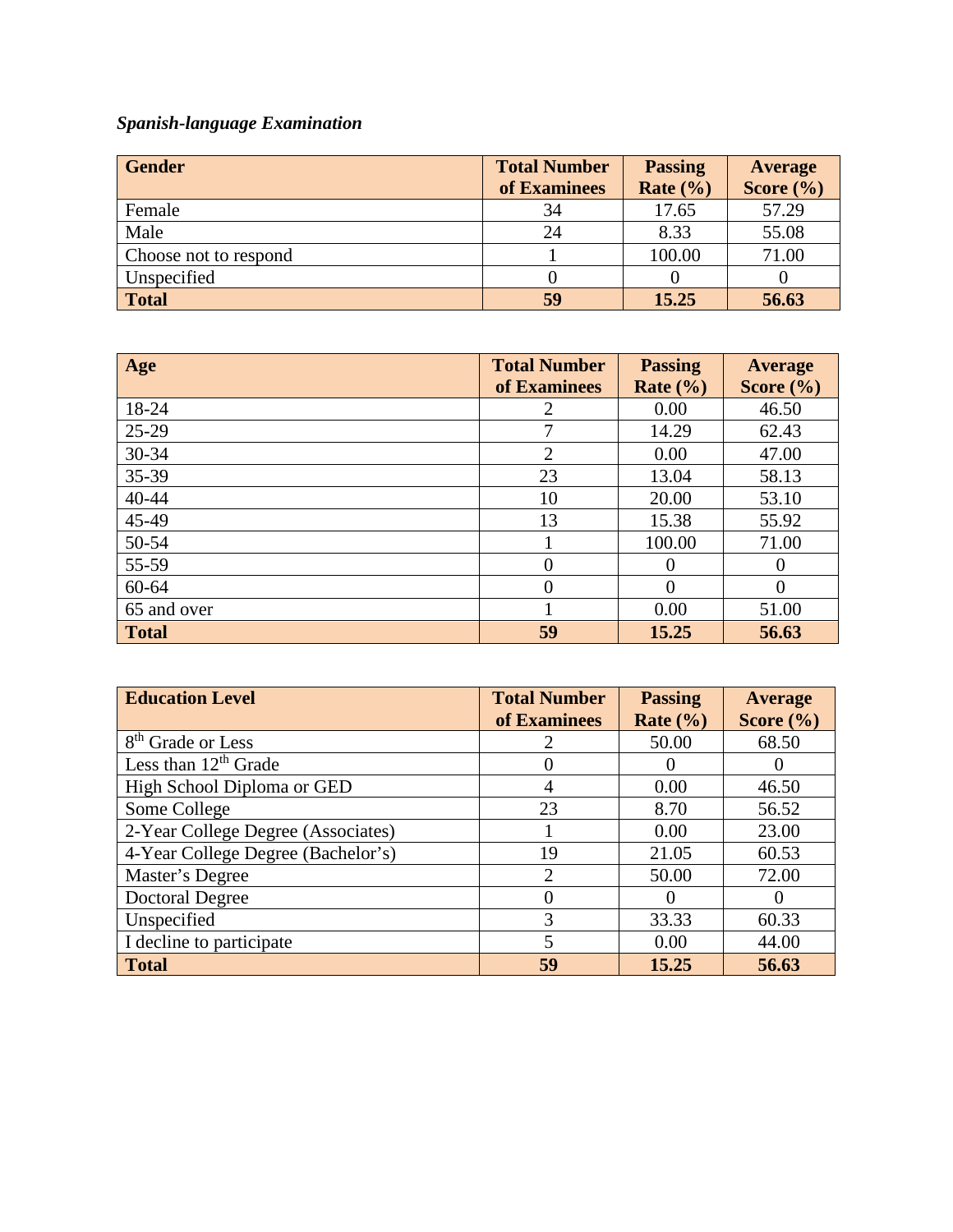| Race                      | <b>Total Number</b><br>of Examinees | <b>Passing</b><br>Rate $(\% )$ | Average<br>Score $(\% )$ |
|---------------------------|-------------------------------------|--------------------------------|--------------------------|
| African American          |                                     | 0.00                           | 23.00                    |
| Asian or Pacific Islander |                                     |                                |                          |
| Caucasian                 |                                     | 0.00                           | 44.00                    |
| Hispanic                  | 37                                  | 13.51                          | 59.38                    |
| Native American           |                                     |                                |                          |
| Other                     |                                     | 33.33                          | 66.00                    |
| Unspecified               | 17                                  | 17.65                          | 51.71                    |
| I decline to participate  |                                     |                                |                          |
| <b>Total</b>              | 59                                  | 15.25                          | 56.63                    |

| <b>Ethnicity</b>         | <b>Total Number</b> | <b>Passing</b> | <b>Average</b> |
|--------------------------|---------------------|----------------|----------------|
|                          | of Examinees        | Rate $(\% )$   | Score $(\% )$  |
| American/Canadian        | 8                   | 25.00          | 56.88          |
| Chinese                  | $\overline{0}$      | $\overline{0}$ | $\theta$       |
| Cuban                    | $\overline{0}$      | $\overline{0}$ | $\overline{0}$ |
| Dutch                    | $\overline{0}$      | $\theta$       | $\theta$       |
| English                  | 1                   | 0.00           | 23.00          |
| Filipino                 | $\overline{0}$      | 0              | $\Omega$       |
| French                   | $\overline{0}$      | $\overline{0}$ | $\overline{0}$ |
| German                   | $\overline{0}$      | $\overline{0}$ | $\overline{0}$ |
| Irish                    | $\overline{0}$      | $\overline{0}$ | $\overline{0}$ |
| Italian                  | $\overline{0}$      | $\overline{0}$ | $\overline{0}$ |
| Japanese                 | $\overline{0}$      | $\overline{0}$ | $\overline{0}$ |
| Korean                   | $\overline{0}$      | $\theta$       | $\theta$       |
| Mexican                  | 6                   | 16.67          | 61.33          |
| Other Asian              | 1                   | 0.00           | 54.00          |
| Other European           | $\overline{2}$      | 50.00          | 72.00          |
| Other Hispanic or Latino | 19                  | 10.53          | 59.74          |
| Polish                   | $\overline{0}$      | $\theta$       | $\Omega$       |
| Puerto Rican             | $\overline{2}$      | 0.00           | 54.50          |
| Russian                  | $\overline{0}$      | $\overline{0}$ | $\overline{0}$ |
| Scottish                 | $\overline{0}$      | $\overline{0}$ | $\overline{0}$ |
| Swedish                  | $\overline{0}$      | $\overline{0}$ | $\overline{0}$ |
| Vietnamese               | $\theta$            | $\theta$       | $\theta$       |
| Unspecified              | 14                  | 21.43          | 56.71          |
| I decline to participate | 6                   | 0.00           | 43.17          |
| <b>Total</b>             | 59                  | 15.25          | 56.63          |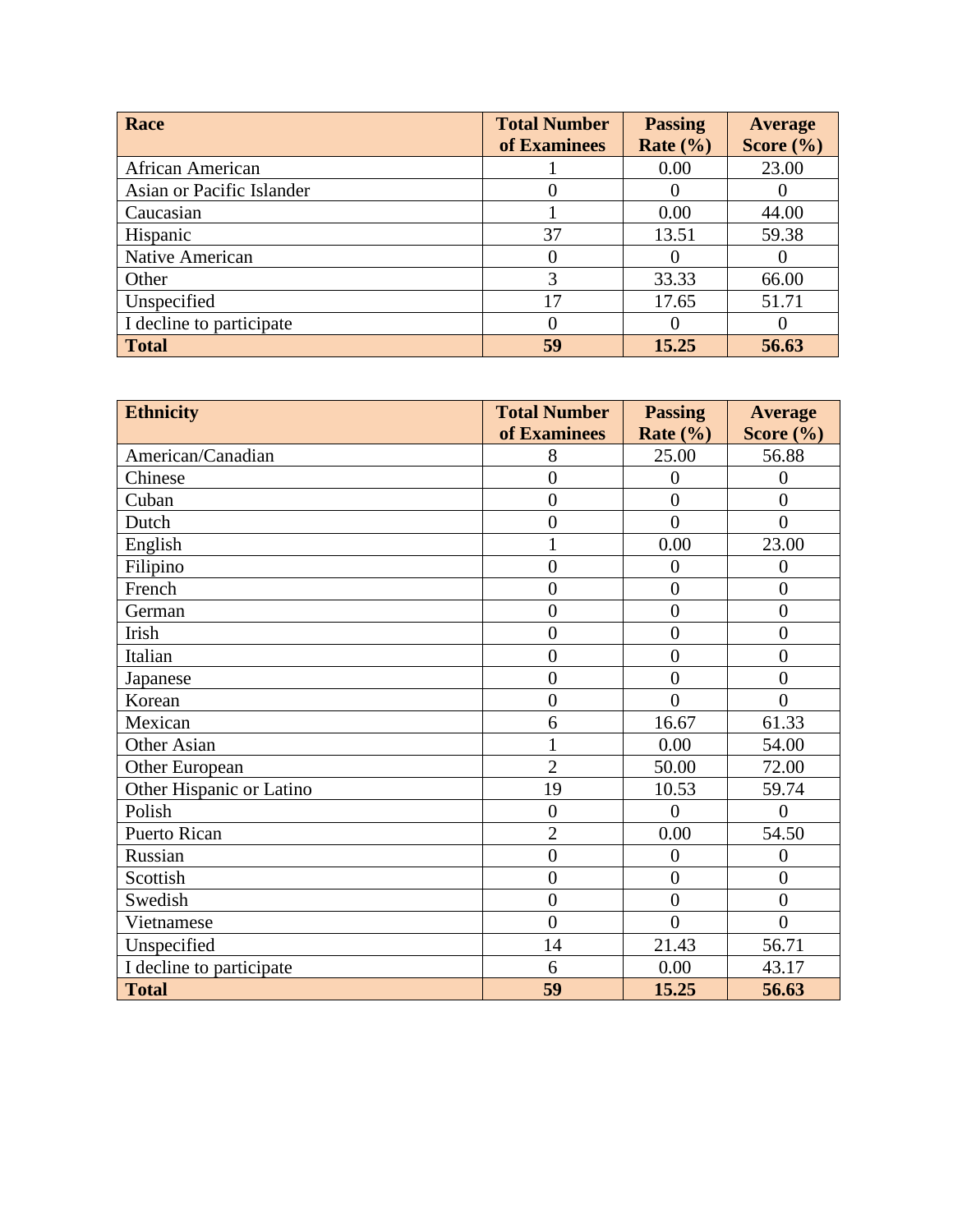| <b>Native Language</b>   | <b>Total Number</b> | <b>Passing</b> | <b>Average</b>    |
|--------------------------|---------------------|----------------|-------------------|
|                          | of Examinees        | Rate $(\% )$   | Score $(\% )$     |
| Arabic                   |                     | 50.00          | 68.50             |
| Chinese                  |                     | 0.00           | 23.00             |
| English                  |                     | 0.00           | 44.00             |
| French                   | 0                   | $\theta$       | $\left($ )        |
| German                   |                     | 0              | $\mathbf{\Omega}$ |
| Italian                  | 0                   | $\overline{0}$ |                   |
| Korean                   |                     | $\overline{0}$ | 0                 |
| Polish                   |                     | 0              |                   |
| Russian                  | 0                   | 0              |                   |
| Spanish                  | 40                  | 15.00          | 59.30             |
| Tagalog                  | 0                   | $\theta$       |                   |
| Vietnamese               | 0                   | $\Omega$       |                   |
| Unspecified              | 8                   | 25.00          | 56.50             |
| I decline to participate | 7                   | 0.00           | 44.71             |
| <b>Total</b>             | 59                  | 15.25          | 56.63             |

# **Life, Accident/Health Agent/Broker**

A Life, Accident & Health Agent or Broker license authorizes the licensee to sell, solicit or negotiate insurance upon the lives of human beings, and to sell, solicit or negotiate accident and health insurance covering death or personal injury by accident, sickness, ailment or bodily injury. This license also authorizes the sale of annuities.

# *English-language Examination*

| <b>Gender</b>         | <b>Total Number</b> | <b>Passing</b> | Average       |
|-----------------------|---------------------|----------------|---------------|
|                       | of Examinees        | Rate $(\% )$   | Score $(\% )$ |
| Female                | 3791                | 48.46          | 68.26         |
| Male                  | 5012                | 55.39          | 69.90         |
| Choose not to respond | 733                 | 57.57          | 69.79         |
| Unspecified           |                     |                |               |
| <b>Total</b>          | 9536                | 52.80          | 69.24         |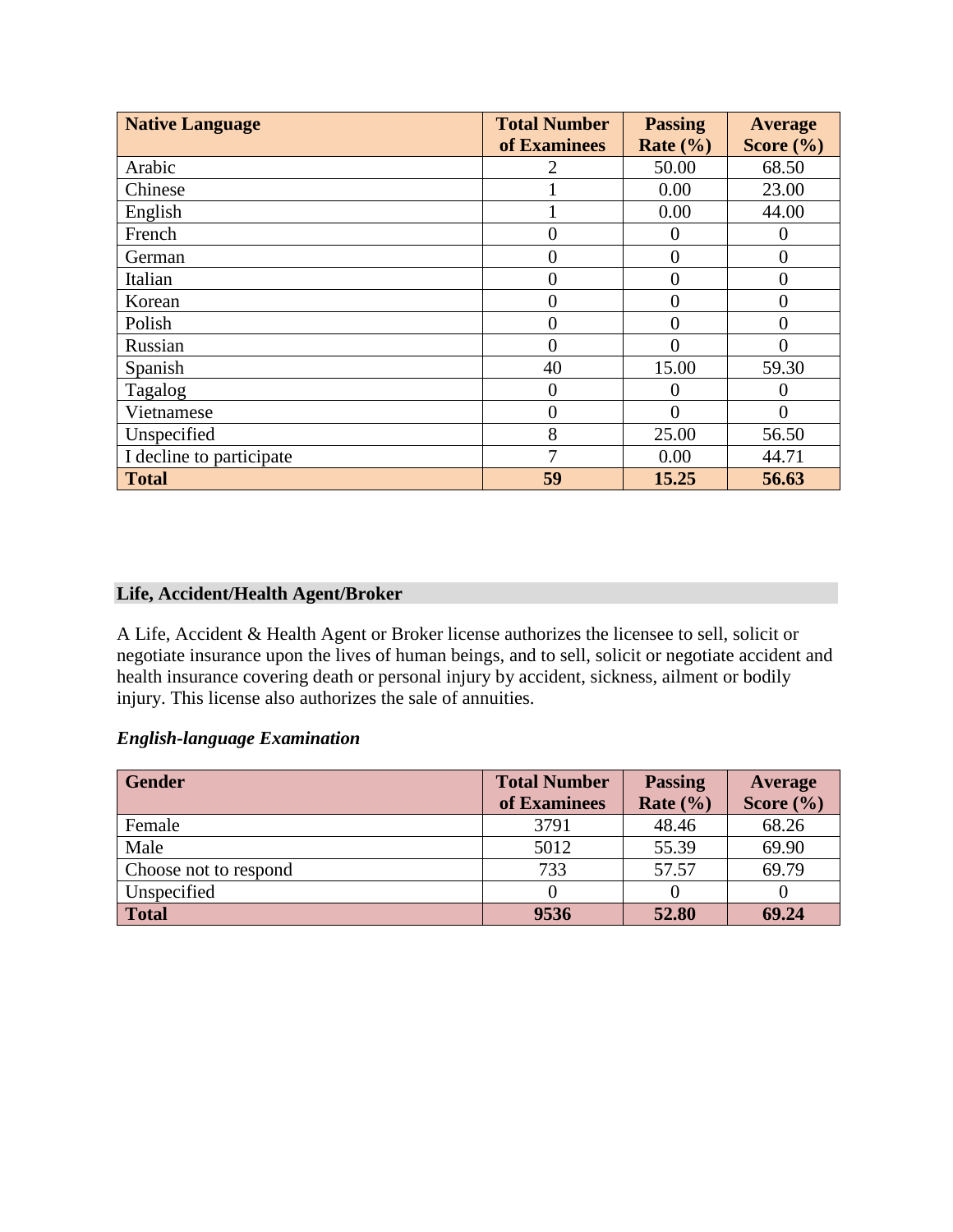| Age          | <b>Total Number</b><br>of Examinees | <b>Passing</b><br>Rate $(\% )$ | Average<br>Score $(\% )$ |
|--------------|-------------------------------------|--------------------------------|--------------------------|
| 18-24        | 3006                                | 46.61                          | 67.53                    |
| 25-29        | 1898                                | 51.00                          | 68.48                    |
| 30-34        | 1175                                | 56.51                          | 70.01                    |
| 35-39        | 934                                 | 50.86                          | 68.90                    |
| 40-44        | 756                                 | 52.25                          | 69.16                    |
| 45-49        | 576                                 | 58.68                          | 70.79                    |
| 50-54        | 550                                 | 62.55                          | 72.65                    |
| 55-59        | 360                                 | 71.39                          | 74.64                    |
| 60-64        | 176                                 | 67.61                          | 73.48                    |
| 65 and over  | 105                                 | 70.48                          | 74.42                    |
| Unspecified  | $\overline{0}$                      | $\Omega$                       | $\theta$                 |
| <b>Total</b> | 9536                                | 52.80                          | 69.24                    |

| <b>Education Level</b>             | <b>Total Number</b> | <b>Passing</b> | Average       |
|------------------------------------|---------------------|----------------|---------------|
|                                    | of Examinees        | Rate $(\% )$   | Score $(\% )$ |
| 8 <sup>th</sup> Grade or Less      | 452                 | 47.57          | 68.14         |
| Less than $12th$ Grade             | 60                  | 26.67          | 64.63         |
| High School Diploma or GED         | 866                 | 37.64          | 65.90         |
| Some College                       | 1611                | 45.69          | 67.41         |
| 2-Year College Degree (Associates) | 500                 | 46.60          | 67.69         |
| 4-Year College Degree (Bachelor's) | 2584                | 62.35          | 71.77         |
| Master's Degree                    | 539                 | 73.65          | 74.88         |
| <b>Doctoral Degree</b>             | 53                  | 88.68          | 79.62         |
| Unspecified                        | 1156                | 48.53          | 67.91         |
| I decline to participate           | 1715                | 52.07          | 68.52         |
| <b>Total</b>                       | 9536                | 52.80          | 69.24         |

| Race                      | <b>Total Number</b><br>of Examinees | <b>Passing</b><br>Rate $(\% )$ | Average<br>Score $(\% )$ |
|---------------------------|-------------------------------------|--------------------------------|--------------------------|
| African American          | 466                                 | 40.13                          | 66.33                    |
| Asian or Pacific Islander | 482                                 | 45.44                          | 66.08                    |
| Caucasian                 | 3112                                | 58.55                          | 71.07                    |
| Hispanic                  | 670                                 | 34.63                          | 64.92                    |
| Native American           | 7                                   | 42.86                          | 67.57                    |
| Other                     | 164                                 | 38.41                          | 65.24                    |
| Unspecified               | 4635                                | 54.13                          | 69.39                    |
| I decline to participate  | $\left( \right)$                    |                                | $\theta$                 |
| <b>Total</b>              | 9536                                | 52.80                          | 69.24                    |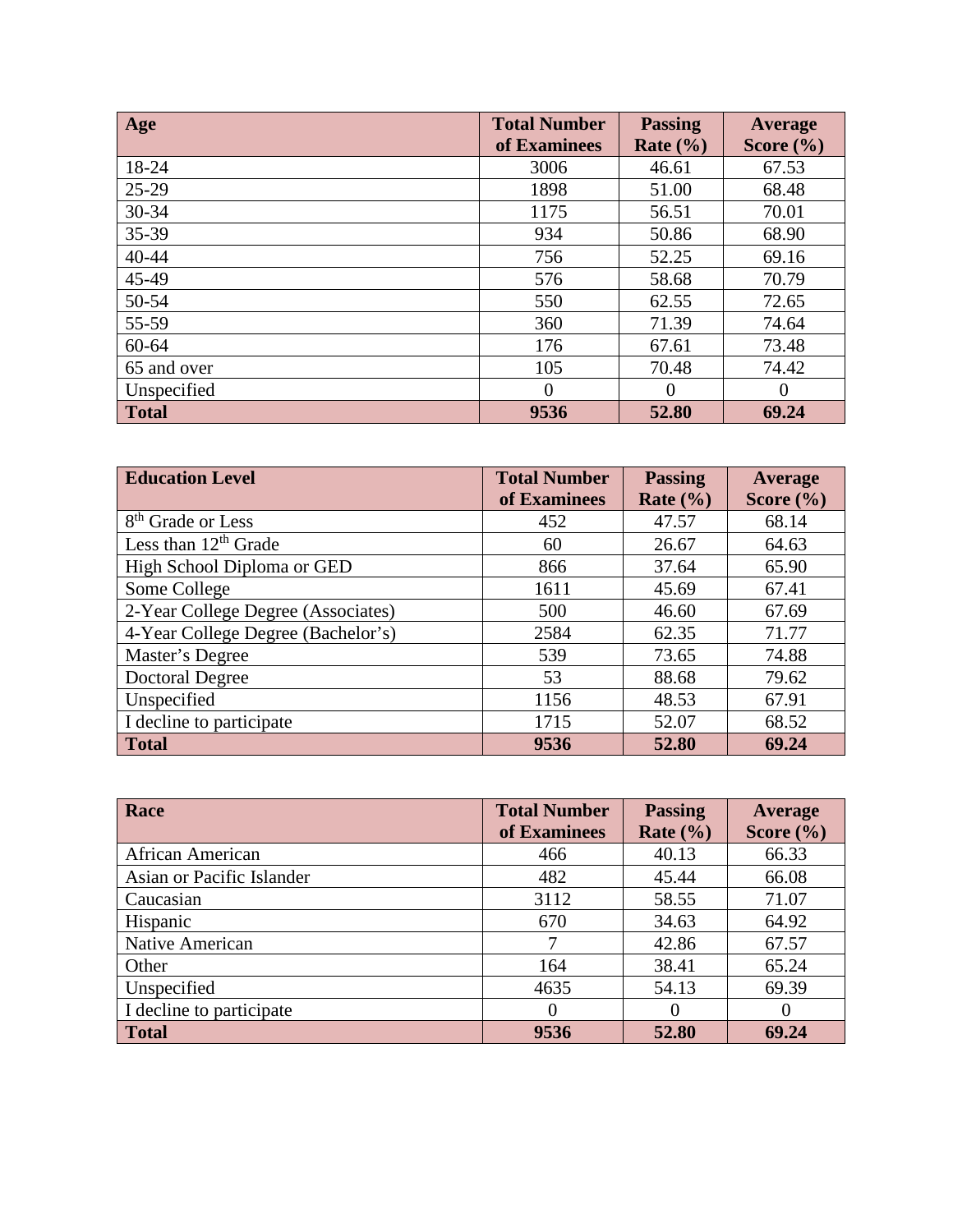| <b>Ethnicity</b>         | <b>Total Number</b> | <b>Passing</b> | <b>Average</b> |
|--------------------------|---------------------|----------------|----------------|
|                          | of Examinees        | Rate $(\% )$   | Score $(\% )$  |
| American/Canadian        | 2871                | 54.37          | 70.04          |
| Chinese                  | 233                 | 45.92          | 65.72          |
| Cuban                    | 20                  | 40.00          | 66.95          |
| Dutch                    | $\overline{0}$      | $\overline{0}$ | $\overline{0}$ |
| English                  | 249                 | 48.19          | 68.22          |
| Filipino                 | 15                  | 73.33          | 71.53          |
| French                   | 19                  | 15.79          | 65.74          |
| German                   | 24                  | 66.67          | 72.33          |
| Irish                    | 60                  | 60.00          | 72.10          |
| Italian                  | 141                 | 51.06          | 70.71          |
| Japanese                 | 5                   | 80.00          | 73.00          |
| Korean                   | 30                  | 43.33          | 65.37          |
| Mexican                  | 35                  | 28.57          | 62.83          |
| Other Asian              | 110                 | 36.36          | 64.35          |
| Other European           | 64                  | 56.25          | 68.39          |
| Other Hispanic or Latino | 342                 | 31.87          | 64.37          |
| Polish                   | 18                  | 55.56          | 73.33          |
| <b>Puerto Rican</b>      | 136                 | 31.62          | 65.39          |
| Russian                  | 14                  | 64.29          | 69.07          |
| Scottish                 | 5                   | 60.00          | 70.40          |
| Swedish                  | $\overline{0}$      | $\overline{0}$ | $\overline{0}$ |
| Vietnamese               | 11                  | 45.45          | 68.55          |
| Unspecified              | 3773                | 55.71          | 69.79          |
| I decline to participate | 1361                | 52.68          | 68.74          |
| <b>Total</b>             | 9536                | 52.80          | 69.24          |

| <b>Native Language</b>   | <b>Total Number</b> | <b>Passing</b> | Average       |
|--------------------------|---------------------|----------------|---------------|
|                          | of Examinees        | Rate $(\% )$   | Score $(\% )$ |
| Arabic                   | 337                 | 47.77          | 67.89         |
| Chinese                  | 178                 | 46.63          | 65.34         |
| English                  | 3832                | 54.91          | 70.20         |
| French                   | 35                  | 34.29          | 63.69         |
| German                   |                     | 100.00         | 76.00         |
| Italian                  | $\overline{2}$      | 0.00           | 62.00         |
| Korean                   | 20                  | 35.00          | 60.85         |
| Polish                   | 5                   | 80.00          | 77.40         |
| Russian                  | 26                  | 30.77          | 62.92         |
| Spanish                  | 258                 | 2403           | 62.64         |
| Tagalog                  | 6                   | 83.33          | 74.33         |
| Vietnamese               | 5                   | 20.00          | 61.60         |
| Unspecified              | 3036                | 54.87          | 69.64         |
| I decline to participate | 1795                | 51.31          | 68.36         |
| <b>Total</b>             | 9536                | 52.80          | 69.24         |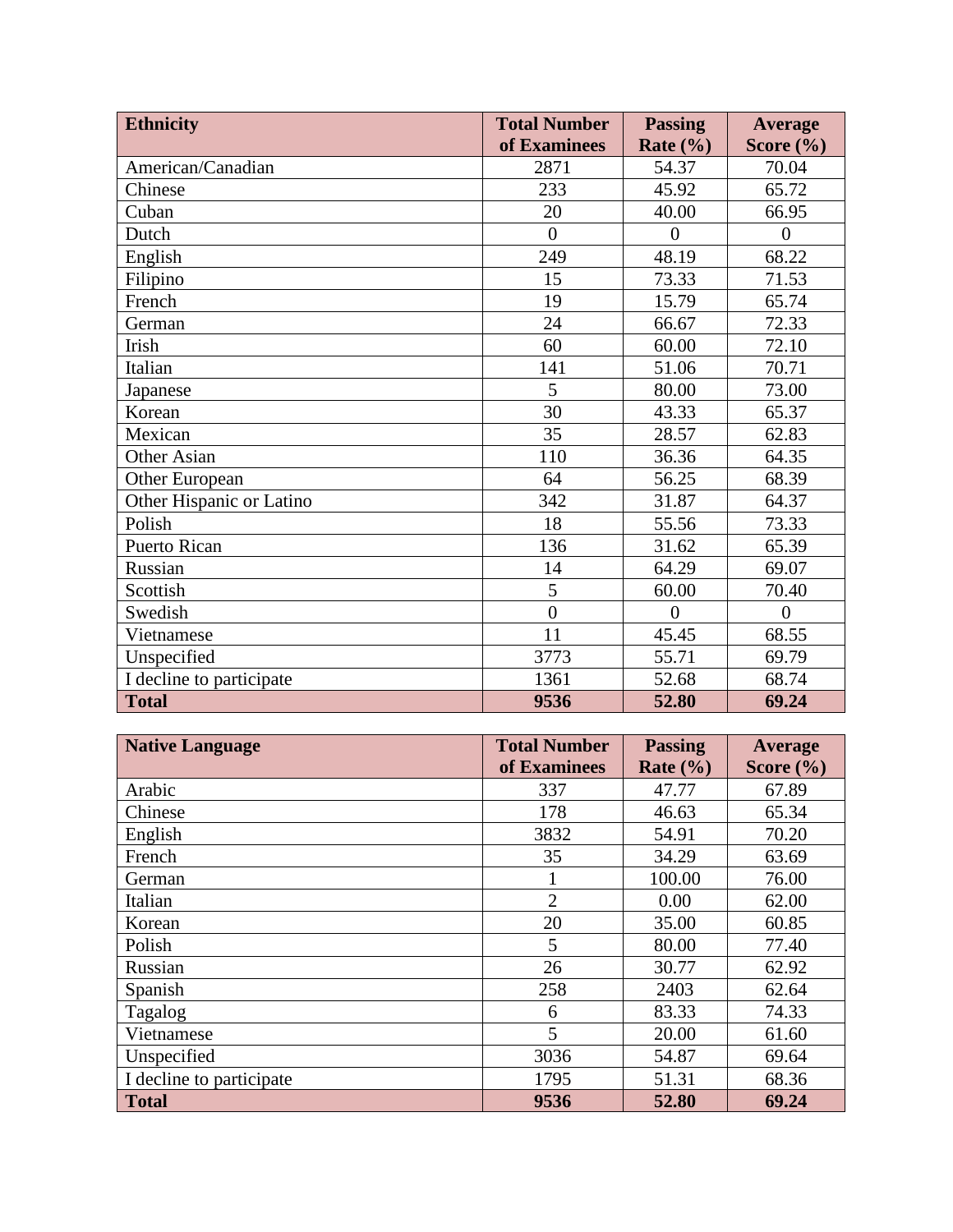# *Spanish-language Examination*

| <b>Gender</b>         | <b>Total Number</b> | <b>Passing</b> | Average       |
|-----------------------|---------------------|----------------|---------------|
|                       | of Examinees        | Rate $(\% )$   | Score $(\% )$ |
| Female                | 32                  | 15.63          | 57.69         |
| Male                  |                     | 15.38          | 56.31         |
| Choose not to respond |                     | 0.00           | 54.00         |
| Unspecified           |                     |                |               |
| <b>Total</b>          | 46                  | 15.22          | 57.22         |

| Age          | <b>Total Number</b> | <b>Passing</b> | Average       |
|--------------|---------------------|----------------|---------------|
|              | of Examinees        | Rate $(\% )$   | Score $(\% )$ |
| 18-24        |                     | 0.00           | 39.00         |
| $25-29$      | 5                   | 0.00           | 58.40         |
| 30-34        | 4                   | 25.00          | 50.00         |
| 35-39        | 4                   | 0.00           | 39.25         |
| $40 - 44$    | 10                  | 20.00          | 63.30         |
| 45-49        | 4                   | 25.00          | 55.75         |
| 50-54        | 14                  | 7.14           | 58.86         |
| 55-59        | $\overline{2}$      | 100.00         | 73.00         |
| 60-64        | $\overline{0}$      | $\Omega$       | $\Omega$      |
| 65 and over  | $\overline{2}$      | 0.00           | 59.00         |
| <b>Total</b> | 46                  | 15.22          | 57.22         |

| <b>Education Level</b>             | <b>Total Number</b> | <b>Passing</b> | Average       |
|------------------------------------|---------------------|----------------|---------------|
|                                    | of Examinees        | Rate $(\% )$   | Score $(\% )$ |
| 8 <sup>th</sup> Grade or Less      |                     | 0.00           | 53.25         |
| Less than 12 <sup>th</sup> Grade   | $\theta$            |                | $\theta$      |
| High School Diploma or GED         |                     |                | 39.00         |
| Some College                       | 4                   | 25.00          | 47.75         |
| 2-Year College Degree (Associates) | $\overline{2}$      | 0.00           | 45.00         |
| 4-Year College Degree (Bachelor's) | 10                  | 30.00          | 60.70         |
| Master's Degree                    | $\overline{2}$      | 50.00          | 72.00         |
| <b>Doctoral Degree</b>             | 0                   |                | $\theta$      |
| Unspecified                        | 6                   | 16.67          | 60.83         |
| I decline to participate           | 17                  | 5.88           | 57.82         |
| <b>Total</b>                       | 46                  | 15.22          | 57.22         |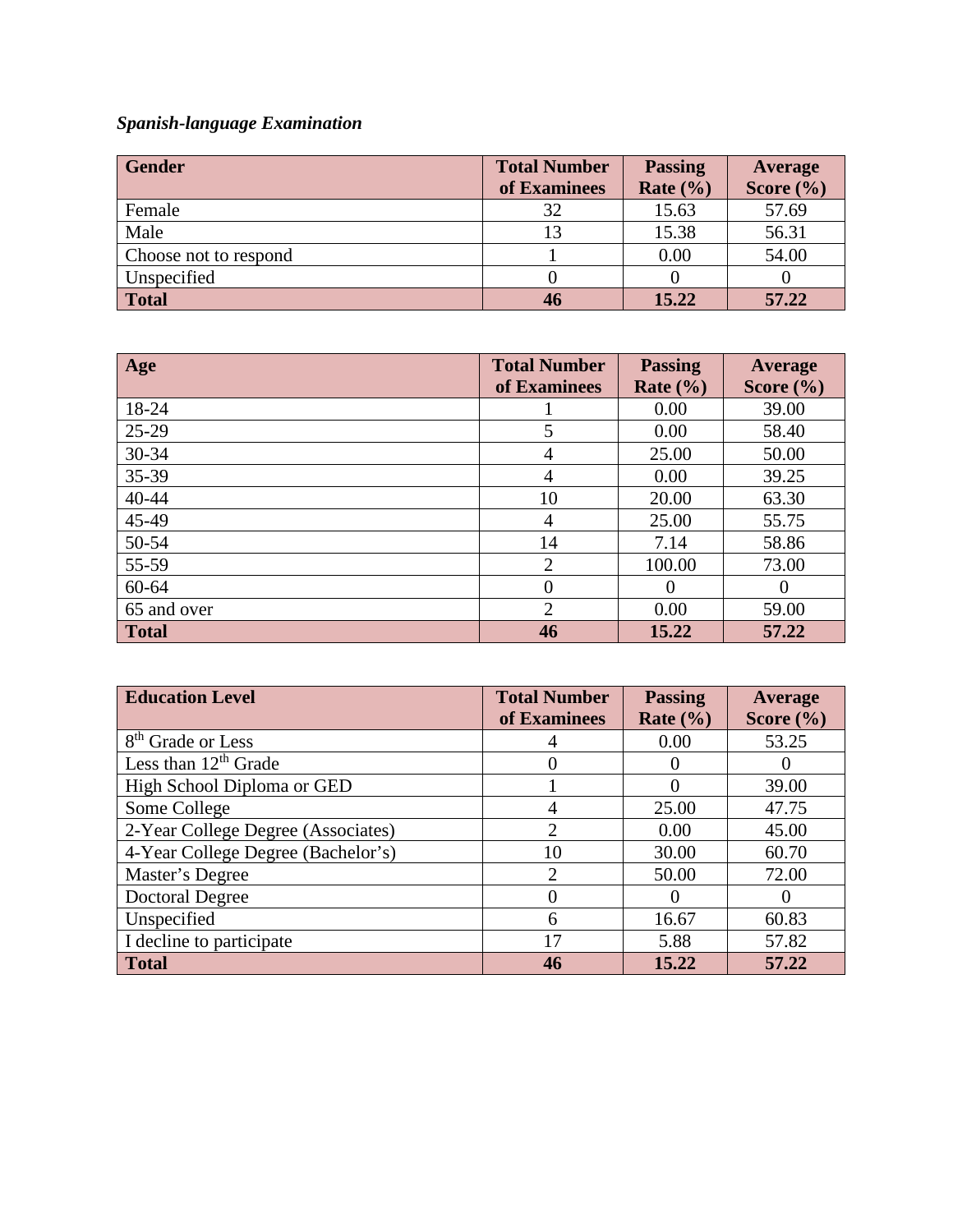| Race                      | <b>Total Number</b><br>of Examinees | <b>Passing</b><br>Rate $(\% )$ | Average<br>Score $(\% )$ |
|---------------------------|-------------------------------------|--------------------------------|--------------------------|
| African American          |                                     |                                |                          |
| Asian or Pacific Islander |                                     |                                |                          |
| Caucasian                 |                                     | 0.00                           | 42.00                    |
| Hispanic                  | 21                                  | 23.81                          | 56.43                    |
| Native American           |                                     |                                |                          |
| Other                     | 3                                   | 0.00                           | 58.00                    |
| Unspecified               | 20                                  | 10.00                          | 59.45                    |
| I decline to participate  |                                     |                                | O                        |
| <b>Total</b>              | 46                                  | 15.22                          | 57.22                    |

| <b>Ethnicity</b>         | <b>Total Number</b> | <b>Passing</b> | <b>Average</b> |
|--------------------------|---------------------|----------------|----------------|
|                          | of Examinees        | Rate $(\% )$   | Score $(\% )$  |
| American/Canadian        | 8                   | 12.50          | 52.25          |
| Cuban                    | $\overline{0}$      | $\overline{0}$ | $\overline{0}$ |
| Chinese                  | $\overline{0}$      | $\overline{0}$ | $\overline{0}$ |
| Dutch                    | $\overline{0}$      | $\overline{0}$ | $\overline{0}$ |
| English                  | $\overline{0}$      | $\overline{0}$ | $\overline{0}$ |
| Filipino                 | $\overline{0}$      | $\overline{0}$ | $\overline{0}$ |
| French                   | $\overline{0}$      | $\overline{0}$ | $\overline{0}$ |
| German                   | $\overline{0}$      | $\overline{0}$ | $\overline{0}$ |
| Irish                    | $\overline{0}$      | $\overline{0}$ | $\overline{0}$ |
| Italian                  | $\overline{0}$      | $\overline{0}$ | $\overline{0}$ |
| Japanese                 | $\overline{0}$      | $\overline{0}$ | $\overline{0}$ |
| Korean                   | $\boldsymbol{0}$    | $\theta$       | $\overline{0}$ |
| Mexican                  | $\mathbf{1}$        | 0.00           | 40.00          |
| Other Asian              | $\overline{0}$      | $\overline{0}$ | $\overline{0}$ |
| Other European           | $\overline{0}$      | $\theta$       | $\overline{0}$ |
| Other Hispanic or Latino | 15                  | 33.33          | 62.60          |
| Polish                   | $\overline{0}$      | $\theta$       | $\theta$       |
| <b>Puerto Rican</b>      | $\overline{2}$      | 0.00           | 45.00          |
| Russian                  | $\overline{0}$      | $\overline{0}$ | $\overline{0}$ |
| Scottish                 | $\overline{0}$      | $\overline{0}$ | $\overline{0}$ |
| Swedish                  | $\overline{0}$      | $\overline{0}$ | $\overline{0}$ |
| Vietnamese               | $\overline{0}$      | $\overline{0}$ | $\overline{0}$ |
| Unspecified              | $\overline{4}$      | 0.00           | 54.00          |
| I decline to participate | 16                  | 6.25           | 58.06          |
| <b>Total</b>             | 46                  | 15.22          | 57.22          |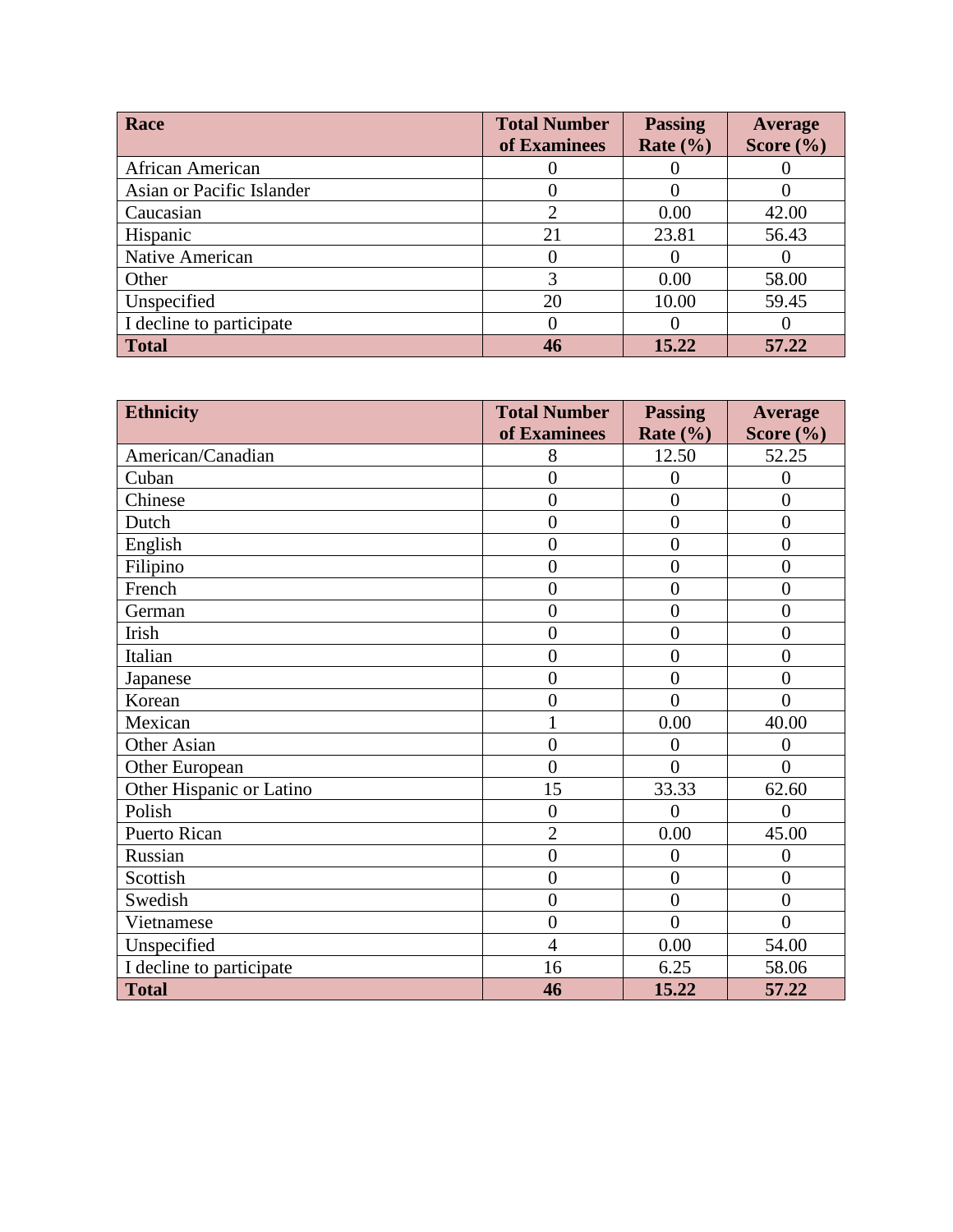| <b>Native Language</b>   | <b>Total Number</b> | <b>Passing</b> | Average        |
|--------------------------|---------------------|----------------|----------------|
|                          | of Examinees        | Rate $(\% )$   | Score $(\% )$  |
| Arabic                   | 3                   | 33.33          | 51.33          |
| Chinese                  | $\overline{0}$      | 0              | $\left($       |
| English                  | $\overline{2}$      | 0.00           | 64.50          |
| French                   | $\overline{0}$      | 0              | $\theta$       |
| German                   | 0                   | 0              | 0              |
| Italian                  | $\boldsymbol{0}$    | 0              | $\overline{0}$ |
| Korean                   | $\overline{0}$      | 0              | $\overline{0}$ |
| Polish                   | 0                   | 0              | 0              |
| Russian                  | $\Omega$            | 0              | $\Omega$       |
| Spanish                  | 21                  | 23.81          | 56.76          |
| Tagalog                  | $\overline{0}$      | 0              | 0              |
| Vietnamese               | $\mathbf{0}$        | 0              | $\overline{0}$ |
| Unspecified              | $\theta$            | 0              | 0              |
| I decline to participate | 20                  | 5.00           | 57.85          |
| <b>Total</b>             | 46                  | 15.22          | 57.22          |

# **Personal Lines Insurance Agent/Broker**

A Personal Lines Agent or Broker license authorizes the licensee to sell personal lines of insurance. Personal lines is non-commercial insurance offered to individuals and families, rather than organizations and businesses.

| <b>Gender</b>            | <b>Total Number</b> | <b>Passing</b> | Average       |
|--------------------------|---------------------|----------------|---------------|
|                          | of Examinees        | Rate $(\% )$   | Score $(\% )$ |
| Female                   | 1723                | 39.58          | 66.64         |
| Male                     | 948                 | 46.84          | 68.97         |
| I decline to participate | 228                 | 54.82          | 69.74         |
| Unspecified              |                     |                |               |
| <b>Total</b>             | 2899                | 43.15          | 67.55         |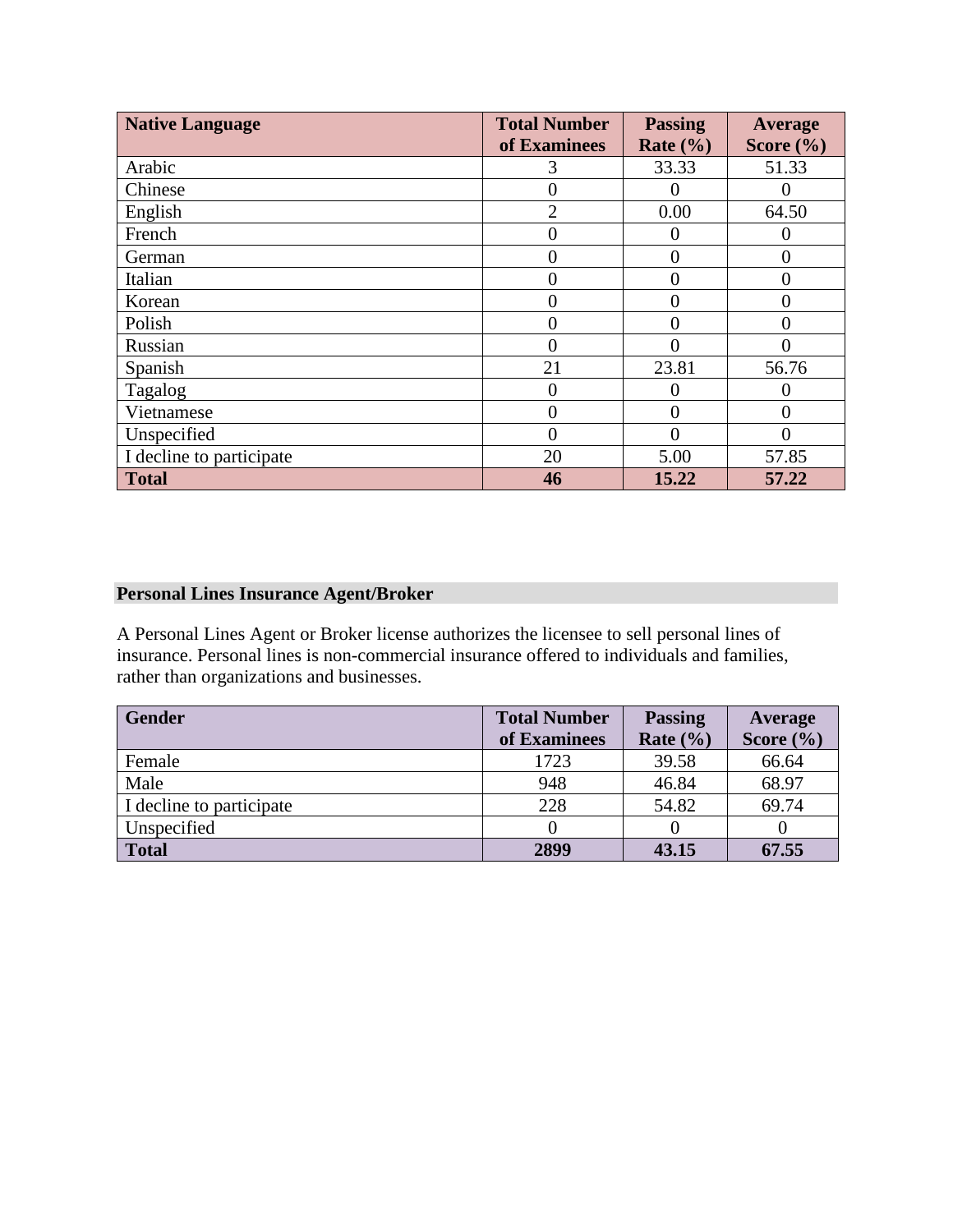| Age          | <b>Total Number</b><br>of Examinees | <b>Passing</b><br>Rate $(\% )$ | Average<br>Score $(\% )$ |
|--------------|-------------------------------------|--------------------------------|--------------------------|
| 18-24        | 905                                 | 38.23                          | 66.23                    |
| 25-29        | 802                                 | 43.64                          | 67.85                    |
| 30-34        | 380                                 | 47.37                          | 68.46                    |
| 35-39        | 281                                 | 43.77                          | 67.62                    |
| 40-44        | 163                                 | 49.69                          | 69.41                    |
| 45-49        | 155                                 | 40.00                          | 66.63                    |
| 50-54        | 107                                 | 52.34                          | 69.04                    |
| 55-59        | 60                                  | 48.33                          | 69.03                    |
| 60-64        | 31                                  | 61.29                          | 74.19                    |
| 65 and over  | 15                                  | 33.33                          | 65.60                    |
| Unspecified  | 0                                   | $\Omega$                       | 0                        |
| <b>Total</b> | 2899                                | 43.15                          | 67.55                    |

| <b>Education Level</b>             | <b>Total Number</b> | <b>Passing</b> | Average       |
|------------------------------------|---------------------|----------------|---------------|
|                                    | of Examinees        | Rate $(\% )$   | Score $(\% )$ |
| 8 <sup>th</sup> Grade or Less      | 121                 | 37.19          | 67.87         |
| Less than $12th$ Grade             | 11                  | 27.27          | 56.73         |
| High School Diploma or GED         | 433                 | 35.57          | 65.89         |
| Some College                       | 602                 | 38.70          | 66.29         |
| 2-Year College Degree (Associates) | 163                 | 36.20          | 66.64         |
| 4-Year College Degree (Bachelor's) | 315                 | 52.06          | 69.69         |
| Master's Degree                    | 28                  | 75.00          | 73.93         |
| <b>Doctoral Degree</b>             |                     | 100.00         | 70.00         |
| Unspecified                        | 241                 | 37.34          | 65.32         |
| I decline to participate           | 984                 | 48.88          | 68.95         |
| <b>Total</b>                       | 2899                | 43.15          | 67.55         |

| Race                      | <b>Total Number</b><br>of Examinees | <b>Passing</b><br>Rate $(\% )$ | Average<br>Score $(\% )$ |
|---------------------------|-------------------------------------|--------------------------------|--------------------------|
| African American          | 130                                 | 31.54                          | 65.42                    |
| Asian or Pacific Islander | 63                                  | 25.40                          | 62.02                    |
| Caucasian                 | 763                                 | 43.77                          | 67.49                    |
| Hispanic                  | 378                                 | 26.98                          | 63.64                    |
| Native American           | 4                                   | 0.00                           | 57.50                    |
| Other                     | 53                                  | 26.42                          | 63.19                    |
| Unspecified               | 1508                                | 49.34                          | 69.15                    |
| I decline to participate  | $\theta$                            |                                |                          |
| <b>Total</b>              | 2899                                | 43.15                          | 67.55                    |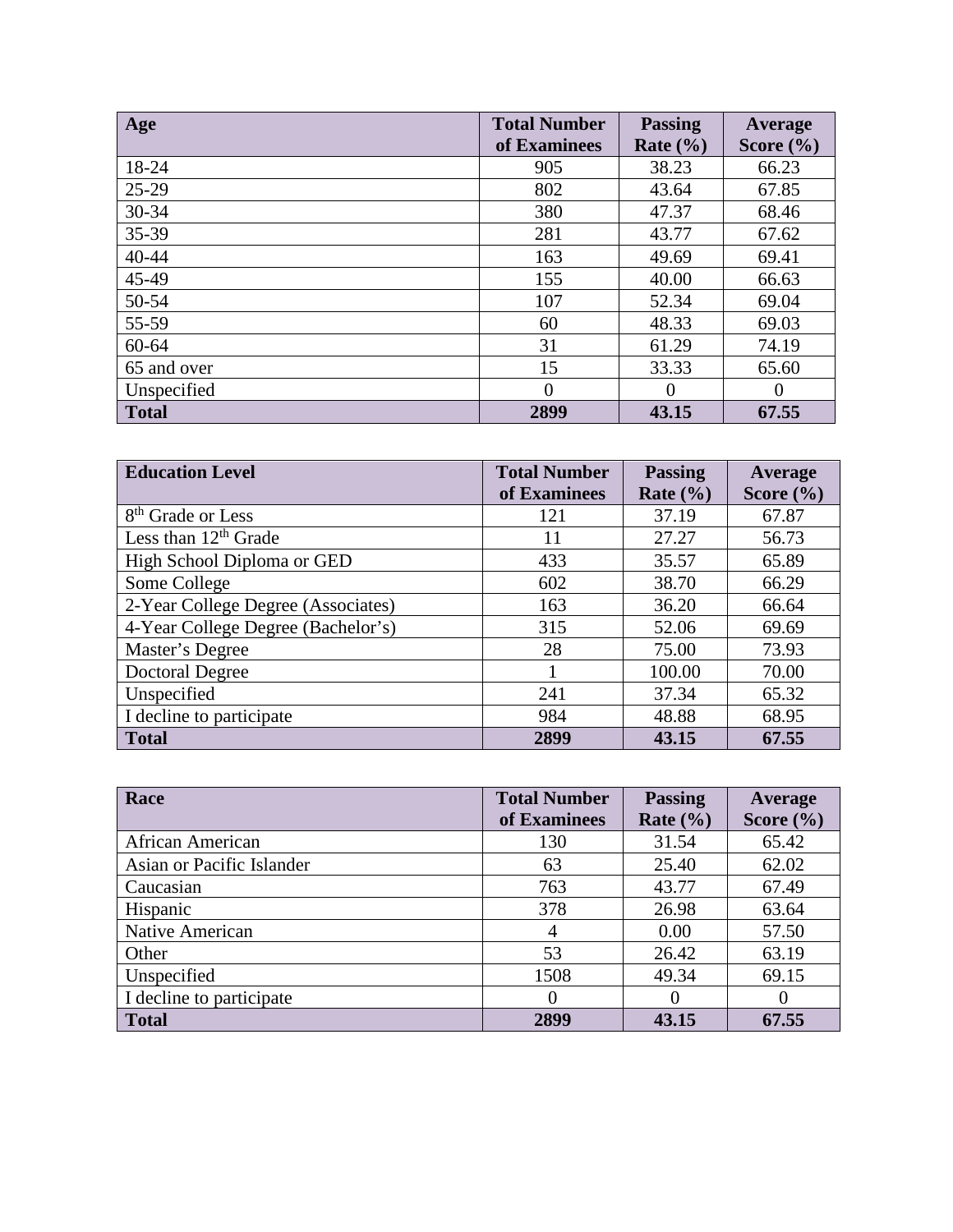| <b>Ethnicity</b>         | <b>Total Number</b> | <b>Passing</b> | <b>Average</b> |
|--------------------------|---------------------|----------------|----------------|
|                          | of Examinees        | Rate $(\% )$   | Score $(\% )$  |
| American/Canadian        | 1038                | 51.45          | 69.90          |
| Chinese                  | 34                  | 29.41          | 64.71          |
| Cuban                    | $\mathbf{1}$        | 100.00         | 74.00          |
| Dutch                    | $\theta$            | $\theta$       | $\overline{0}$ |
| English                  | 136                 | 39.71          | 67.68          |
| Filipino                 | $\overline{0}$      | $\overline{0}$ | $\overline{0}$ |
| French                   | $\overline{0}$      | $\theta$       | $\theta$       |
| German                   | $\overline{7}$      | 85.71          | 75.86          |
| Irish                    | 11                  | 63.64          | 72.36          |
| Italian                  | 21                  | 42.86          | 68.10          |
| Japanese                 | $\overline{0}$      | $\theta$       | $\Omega$       |
| Korean                   | $\overline{4}$      | 25.00          | 56.25          |
| Mexican                  | 32                  | 15.63          | 61.59          |
| <b>Other Asian</b>       | 10                  | 30.00          | 62.20          |
| Other European           | 10                  | 40.00          | 65.80          |
| Other Hispanic or Latino | 195                 | 28.72          | 63.53          |
| Polish                   | 3                   | 33.33          | 69.33          |
| <b>Puerto Rican</b>      | 76                  | 25.00          | 61.26          |
| Russian                  | 6                   | 0.00           | 52.00          |
| Scottish                 | 3                   | 33.33          | 68.33          |
| Swedish                  | $\overline{0}$      | $\theta$       | $\overline{0}$ |
| Vietnamese               | $\overline{0}$      | $\theta$       | $\Omega$       |
| Unspecified              | 708                 | 39.97          | 66.82          |
| I decline to participate | 604                 | 42.55          | 67.01          |
| <b>Total</b>             | 2899                | 43.15          | 67.55          |

| <b>Native Language</b>   | <b>Total Number</b> | <b>Passing</b> | Average       |
|--------------------------|---------------------|----------------|---------------|
|                          | of Examinees        | Rate $(\% )$   | Score $(\% )$ |
| Arabic                   | 124                 | 41.94          | 68.62         |
| Chinese                  | 34                  | 20.59          | 62.41         |
| English                  | 1121                | 41.12          | 67.15         |
| French                   | 0                   | $\theta$       | 0             |
| German                   | 0                   | $\overline{0}$ | 0             |
| Italian                  | 0                   | $\overline{0}$ | 0             |
| Korean                   | 0                   | $\theta$       | $\theta$      |
| Polish                   | 0                   | $\theta$       | 0             |
| Russian                  | 11                  | 9.09           | 52.73         |
| Spanish                  | 96                  | 26.04          | 61.34         |
| Tagalog                  | $\theta$            | 0              | $\theta$      |
| Vietnamese               | 0                   | $\Omega$       | $\Omega$      |
| Unspecified              | 517                 | 38.30          | 66.17         |
| I decline to participate | 996                 | 50.90          | 69.51         |
| <b>Total</b>             | 2899                | 43.15          | 67.55         |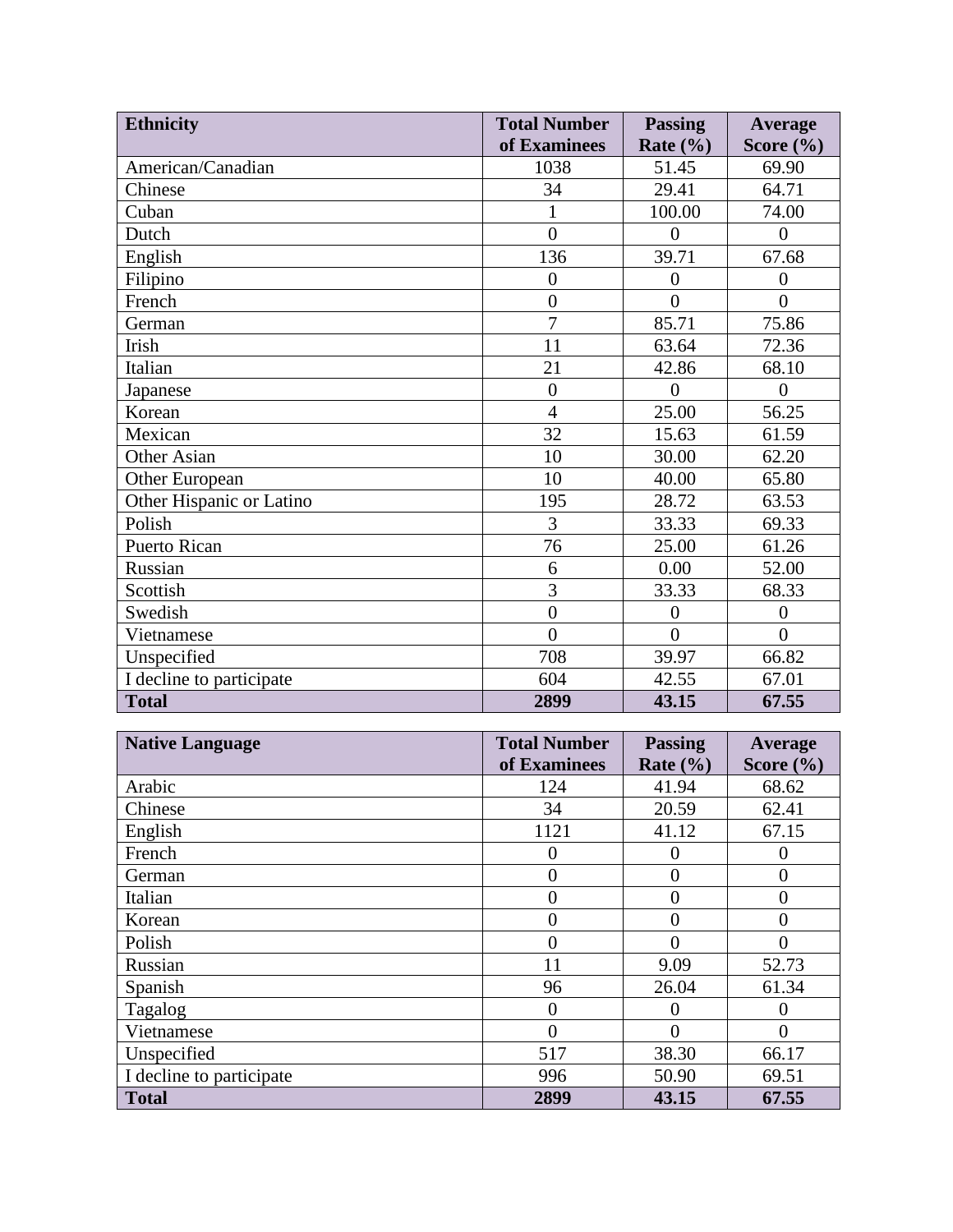# **Property and Casualty Agent/Broker**

A Property/Casualty Agent or Broker is authorized to sell insurance that protects against property losses to the insured's business, home or car and/or against legal liability to the insured resulting from injury or damage to the property of others. Casualty insurance provides protection against liability as a result of bodily injury, property damage or other covered peril.

| <b>Gender</b>         | <b>Total Number</b> | <b>Passing</b> | Average       |
|-----------------------|---------------------|----------------|---------------|
|                       | of Examinees        | Rate $(\% )$   | Score $(\% )$ |
| Female                | 2110                | 42.32          | 67.40         |
| Male                  | 1680                | 52.74          | 69.37         |
| Choose not to respond | 198                 | 51.52          | 69.54         |
| Unspecified           |                     |                |               |
| <b>Total</b>          | 3988                | 47.17          | 68.34         |

| Age          | <b>Total Number</b> | <b>Passing</b> | Average       |
|--------------|---------------------|----------------|---------------|
|              | of Examinees        | Rate $(\% )$   | Score $(\% )$ |
| 18-24        | 769                 | 44.34          | 67.14         |
| 25-29        | 991                 | 44.60          | 67.73         |
| 30-34        | 619                 | 47.82          | 68.23         |
| 35-39        | 478                 | 49.79          | 69.09         |
| 40-44        | 342                 | 49.42          | 68.96         |
| 45-49        | 298                 | 45.30          | 68.55         |
| 50-54        | 253                 | 50.59          | 69.70         |
| 55-59        | 131                 | 58.78          | 71.18         |
| $60 - 64$    | 63                  | 49.21          | 69.89         |
| 65 and over  | 44                  | 54.55          | 71.59         |
| Unspecified  | $\Omega$            | $\Omega$       | $\Omega$      |
| <b>Total</b> | 3988                | 47.17          | 68.34         |

| <b>Education Level</b>             | <b>Total Number</b> | <b>Passing</b> | <b>Average</b> |
|------------------------------------|---------------------|----------------|----------------|
|                                    | of Examinees        | Rate $(\% )$   | Score $(\% )$  |
| 8 <sup>th</sup> Grade or Less      | 112                 | 46.43          | 67.66          |
| Less than $12th$ Grade             | 10                  | 60.00          | 72.50          |
| High School Diploma or GED         | 423                 | 41.37          | 66.96          |
| Some College                       | 760                 | 40.26          | 66.66          |
| 2-Year College Degree (Associates) | 317                 | 40.06          | 67.22          |
| 4-Year College Degree (Bachelor's) | 1257                | 53.62          | 69.93          |
| Master's Degree                    | 184                 | 72.28          | 74.78          |
| <b>Doctoral Degree</b>             | 20                  | 80.00          | 77.90          |
| Unspecified                        | 401                 | 38.90          | 66.37          |
| I decline to participate           | 504                 | 46.83          | 67.65          |
| <b>Total</b>                       | 3988                | 47.17          | 68.34          |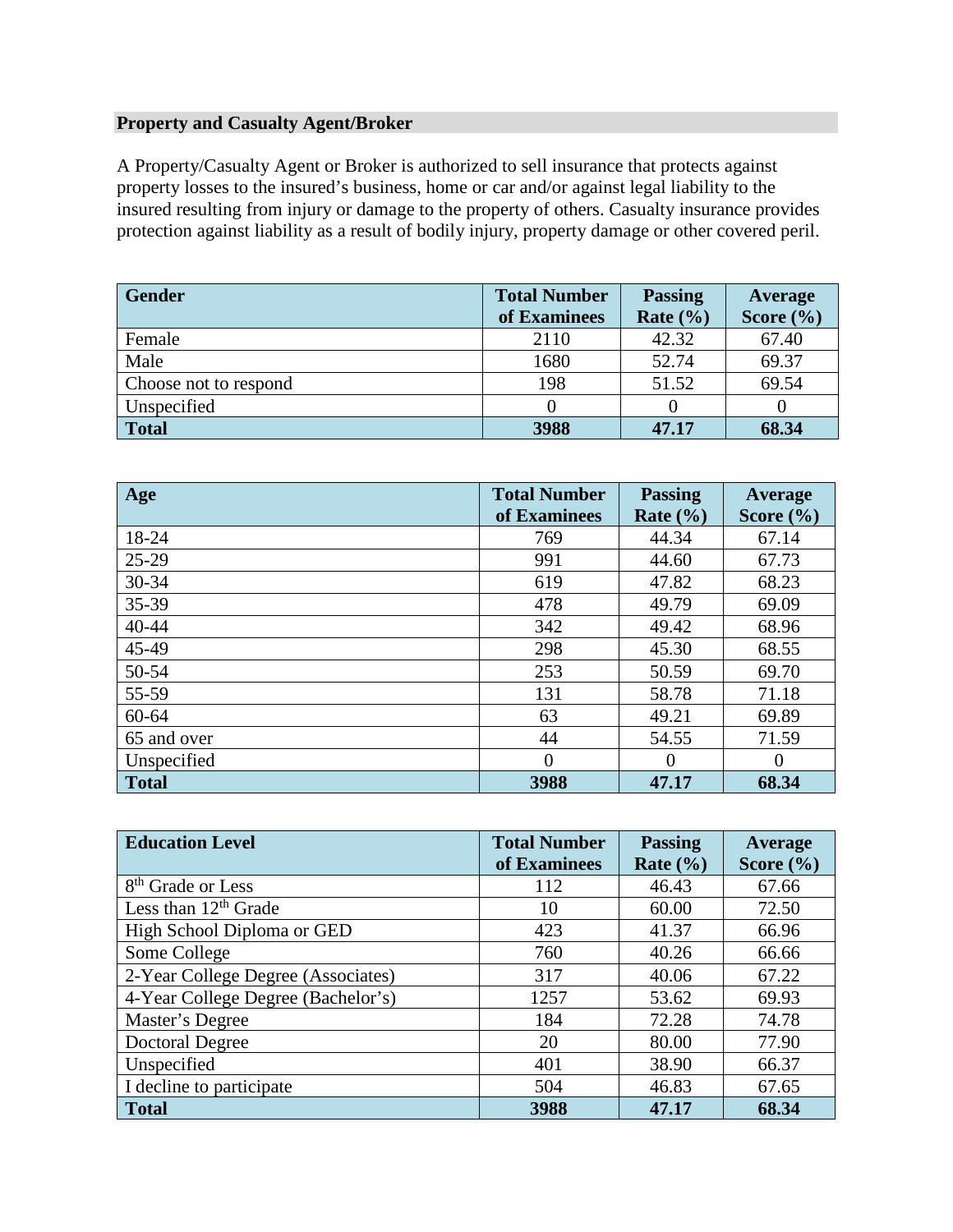| Race                      | <b>Total Number</b> | <b>Passing</b> | Average       |
|---------------------------|---------------------|----------------|---------------|
|                           | of Examinees        | Rate $(\% )$   | Score $(\% )$ |
| African American          | 134                 | 46.27          | 67.47         |
| Asian or Pacific Islander | 237                 | 34.60          | 64.70         |
| Caucasian                 | 1382                | 54.12          | 70.81         |
| Hispanic                  | 340                 | 26.47          | 63.17         |
| Native American           | 2                   | 50.00          | 63.50         |
| Other                     | 116                 | 36.21          | 64.77         |
| Unspecified               | 1777                | 48.17          | 68.19         |
| I decline to participate  |                     | $\theta$       |               |
| <b>Total</b>              | 3988                | 47.17          | 68.34         |

| <b>Ethnicity</b>         | <b>Total Number</b> | <b>Passing</b> | Average       |
|--------------------------|---------------------|----------------|---------------|
|                          | of Examinees        | Rate $(\% )$   | Score $(\% )$ |
| American/Canadian        | 1225                | 48.98          | 69.36         |
| Chinese                  | 62                  | 37.10          | 64.15         |
| Cuban                    | 6                   | 33.33          | 65.67         |
| Dutch                    | 6                   | 16.67          | 60.83         |
| English                  | 93                  | 55.91          | 68.58         |
| Filipino                 | 6                   | 16.67          | 55.50         |
| French                   | $\mathbf{1}$        | 100.00         | 84.00         |
| German                   | 17                  | 52.94          | 71.88         |
| Irish                    | 15                  | 86.67          | 77.07         |
| Italian                  | 74                  | 56.76          | 70.76         |
| Japanese                 | $\overline{0}$      | $\theta$       | $\theta$      |
| Korean                   | 33                  | 42.42          | 67.21         |
| Mexican                  | $\overline{4}$      | 100.00         | 76.75         |
| <b>Other Asian</b>       | 66                  | 24.24          | 64.74         |
| Other European           | 34                  | 55.88          | 70.26         |
| Other Hispanic or Latino | 189                 | 21.16          | 61.70         |
| Polish                   | 10                  | 30.00          | 69.80         |
| Puerto Rican             | 57                  | 28.07          | 61.89         |
| Russian                  | 20                  | 30.00          | 61.45         |
| Scottish                 | $\mathbf{1}$        | 100.00         | 76.00         |
| Swedish                  | 5                   | 60.00          | 70.00         |
| Vietnamese               | $\theta$            | $\Omega$       | $\Omega$      |
| Unspecified              | 1612                | 50.12          | 68.95         |
| I decline to participate | 452                 | 45.80          | 67.57         |
| <b>Total</b>             | 3988                | 47.17          | 68.34         |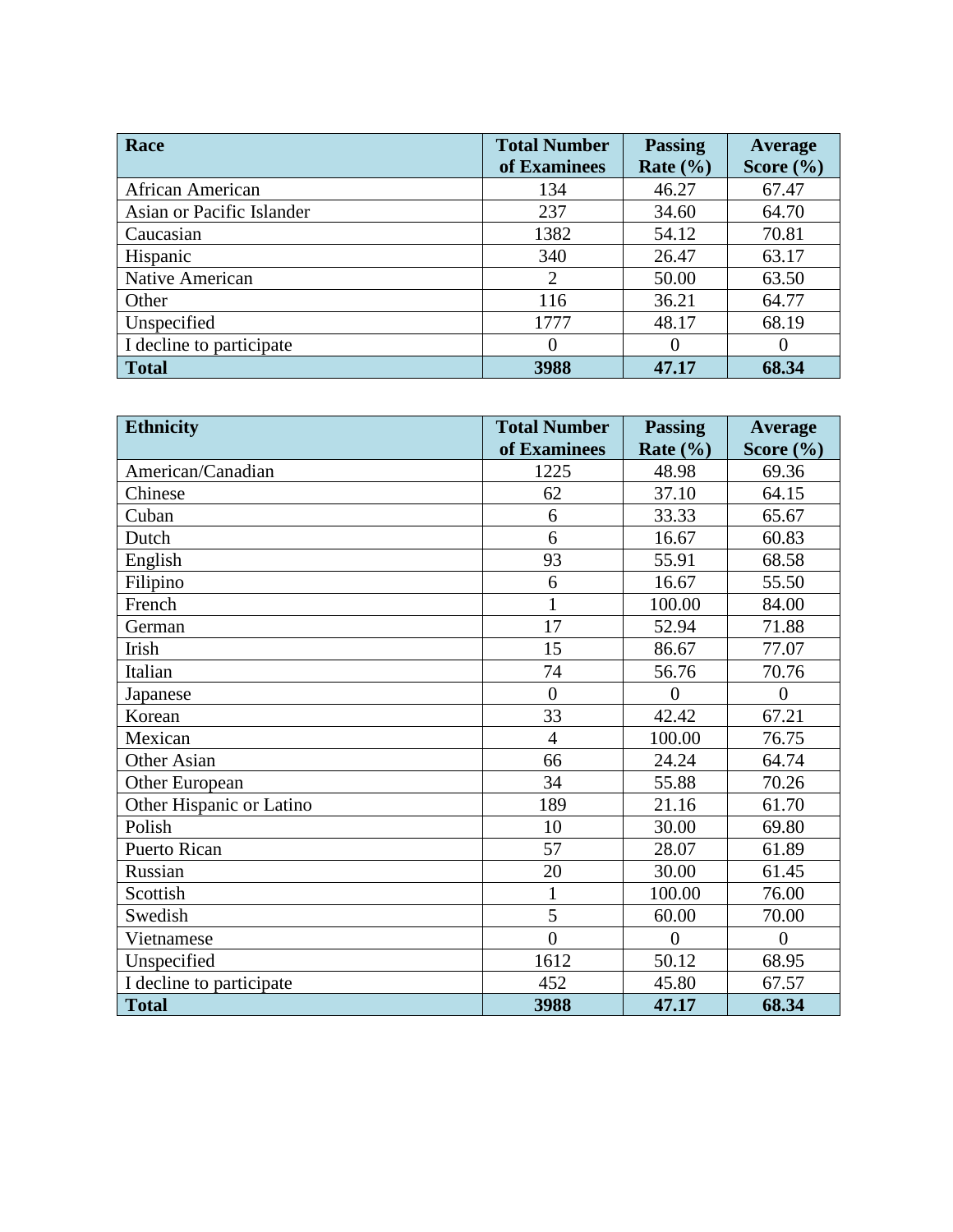| <b>Native Language</b>   | <b>Total Number</b> | <b>Passing</b> | Average       |
|--------------------------|---------------------|----------------|---------------|
|                          | of Examinees        | Rate $(\% )$   | Score $(\% )$ |
| Arabic                   | 100                 | 45.00          | 67.85         |
| Chinese                  | 48                  | 29.17          | 61.75         |
| English                  | 1811                | 50.14          | 69.32         |
| French                   |                     | 100.00         | 80.00         |
| German                   | $\overline{2}$      | 100.00         | 78.00         |
| Italian                  | 3                   | 66.67          | 74.67         |
| Korean                   | 24                  | 37.50          | 65.38         |
| Polish                   | 3                   | 33.33          | 68.00         |
| Russian                  | 20                  | 35.00          | 63.75         |
| Spanish                  | 137                 | 23.36          | 63.09         |
| Tagalog                  | 5                   | 0.00           | 48.80         |
| Vietnamese               | 3                   | 66.67          | 71.67         |
| Unspecified              | 1182                | 47.46          | 68.26         |
| I decline to participate | 649                 | 45.76          | 67.71         |
| <b>Total</b>             | 3988                | 47.17          | 68.34         |

### **Bail Bond Agent**

This exam qualifies the agent to act as a bail bond agent. A bail agent sells surety bonds used to guarantee the entire bail amount if an accused party fails to maintain the terms set by a judge for his or her release from custody. In addition to the payment of a premium, the person purchasing the surety bond usually provides collateral in the form of cash or property to ensure the accused's appearance in court at the required times and is forfeited if the accused fails to do so.

| <b>Gender</b>         | <b>Total Number</b> | <b>Passing</b> | <b>Average</b> |
|-----------------------|---------------------|----------------|----------------|
|                       | of Examinees        | Rate $(\% )$   | Score $(\% )$  |
| Female                | 32                  | 59.83          | 70.38          |
| Male                  | 32                  | 75.00          | 78.13          |
| Choose not to respond |                     | 100.00         | 94.50          |
| Unspecified           |                     |                |                |
| <b>Total</b>          | 66                  | 68.18          | 74.86          |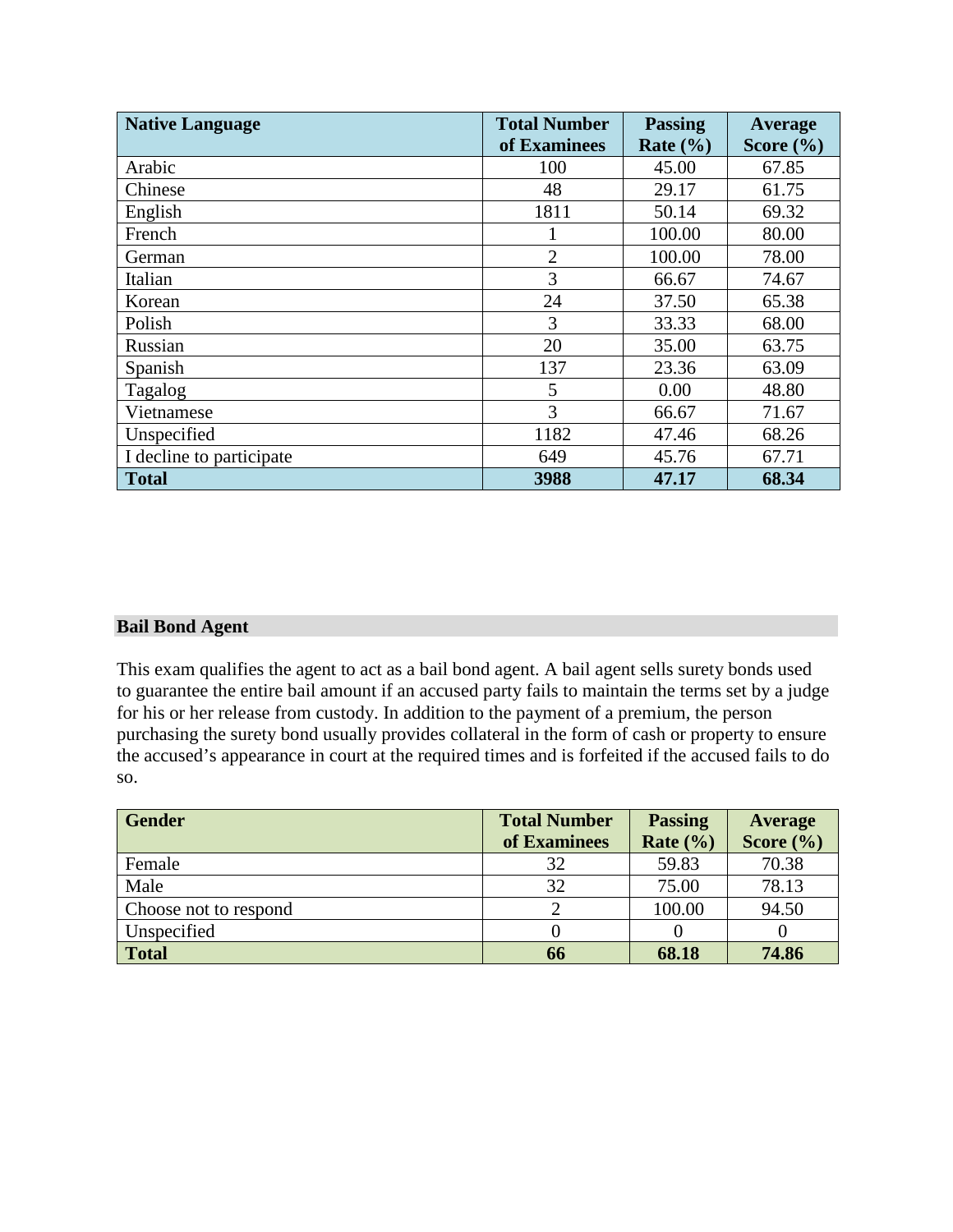| Age          | <b>Total Number</b> | <b>Passing</b> | Average       |
|--------------|---------------------|----------------|---------------|
|              | of Examinees        | Rate $(\% )$   | Score $(\% )$ |
| 18-24        | 11                  | 81.82          | 78.45         |
| 25-29        | 15                  | 73.33          | 73.80         |
| 30-34        | 13                  | 53.85          | 70.23         |
| 35-39        | 6                   | 50.00          | 67.50         |
| 40-44        | $\overline{4}$      | 75.00          | 74.50         |
| 45-49        | 6                   | 50.00          | 75.67         |
| 50-54        | 4                   | 75.00          | 79.25         |
| 55-59        | $\overline{4}$      | 100.00         | 85.75         |
| 60-64        |                     | 0.00           | 61.00         |
| 65 and over  | 2                   | 100.00         | 90.00         |
| <b>Total</b> | 66                  | 68.18          | 74.86         |

| <b>Education Level</b>             | <b>Total Number</b> | <b>Passing</b> | Average       |
|------------------------------------|---------------------|----------------|---------------|
|                                    | of Examinees        | Rate $(\% )$   | Score $(\% )$ |
| 8 <sup>th</sup> Grade or Less      | 2                   | 50.00          | 73.00         |
| Less Than 12 <sup>th</sup> Grade   | $\overline{2}$      | 50.00          | 72.00         |
| High School or GED                 | 9                   | 44.44          | 67.78         |
| Some College                       | 11                  | 72.73          | 74.27         |
| 2-Year College Degree (Associates) | 8                   | 50.00          | 66.13         |
| 4-Year College Degree (Bachelor's) | 25                  | 80.00          | 79.68         |
| Master's Degree                    | 3                   | 100.00         | 89.33         |
| <b>Doctoral Degree</b>             | $\theta$            | $\Omega$       |               |
| Unspecified                        | $\overline{2}$      | 50.00          | 70.50         |
| I decline to participate           | 4                   | 75.00          | 73.50         |
| <b>Total</b>                       | 66                  | 68.18          | 74.86         |

| Race                      | <b>Total Number</b><br>of Examinees | <b>Passing</b><br>Rate $(\% )$ | Average<br>Score $(\% )$ |
|---------------------------|-------------------------------------|--------------------------------|--------------------------|
| African American          | 11                                  | 63.64                          | 70.55                    |
| Asian or Pacific Islander | 0                                   |                                |                          |
| Caucasian                 | 18                                  | 83.33                          | 81.28                    |
| Hispanic                  | 17                                  | 52.94                          | 68.65                    |
| Native American           |                                     |                                |                          |
| Other                     | 3                                   | 33.33                          | 65.67                    |
| Unspecified               | 17                                  | 76.47                          | 78.71                    |
| I decline to participate  | 0                                   |                                |                          |
| <b>Total</b>              | 66                                  | 68.18                          | 74.86                    |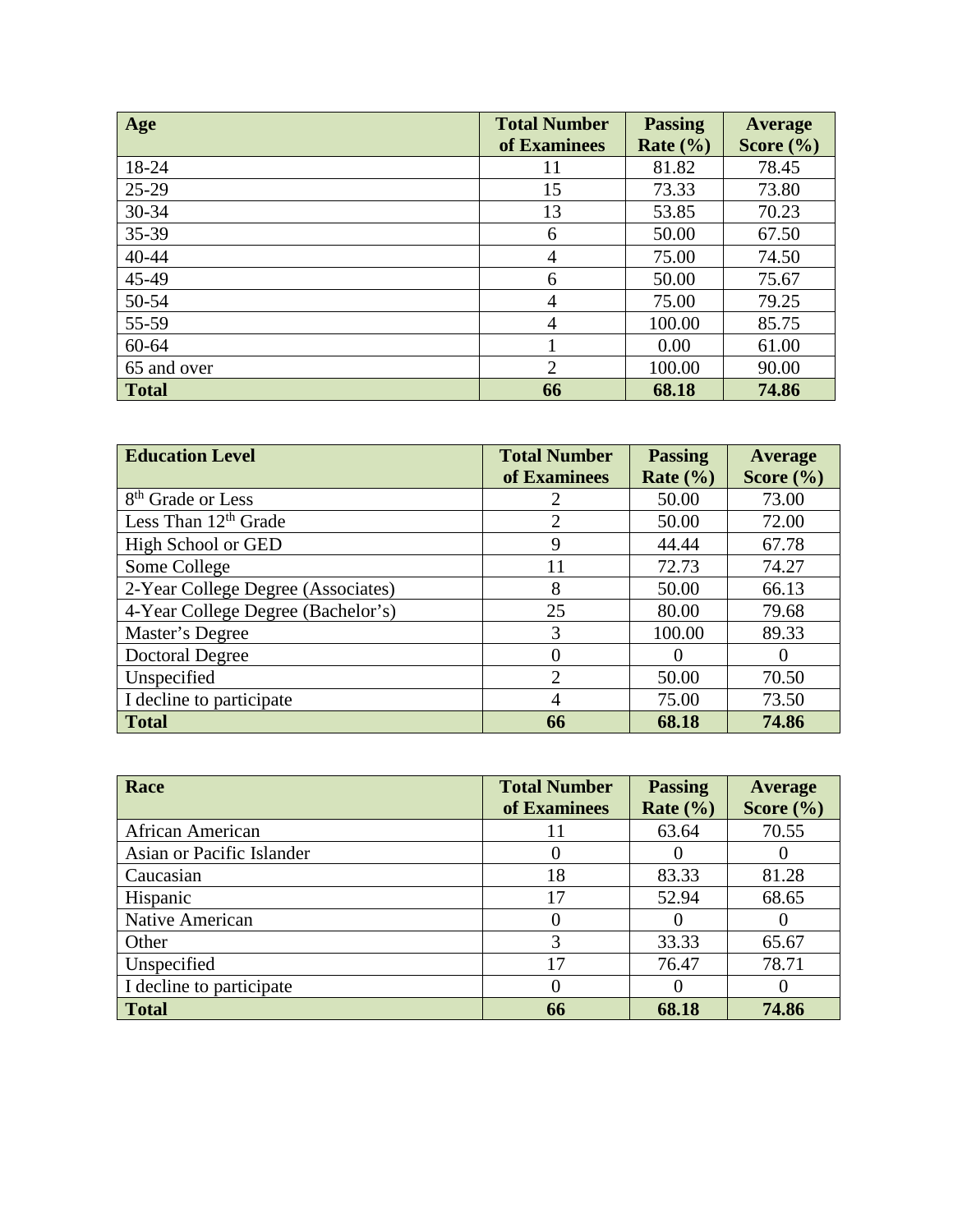| <b>Ethnicity</b>         | <b>Total Number</b> | <b>Passing</b> | <b>Average</b> |
|--------------------------|---------------------|----------------|----------------|
|                          | of Examinees        | Rate $(\% )$   | Score $(\% )$  |
| American/Canadian        | 18                  | 66.67          | 75.17          |
| Cuban                    | 1                   | 100.00         | 85.00          |
| Chinese                  | $\overline{0}$      | $\overline{0}$ | $\overline{0}$ |
| Dutch                    | $\overline{0}$      | $\theta$       | $\theta$       |
| English                  | 6                   | 50.00          | 66.00          |
| Filipino                 | $\overline{0}$      | $\overline{0}$ | $\overline{0}$ |
| French                   | $\overline{0}$      | $\overline{0}$ | $\overline{0}$ |
| German                   | $\overline{0}$      | $\overline{0}$ | $\overline{0}$ |
| Irish                    | $\overline{4}$      | 75.00          | 79.50          |
| Italian                  | $\overline{0}$      | $\overline{0}$ | $\overline{0}$ |
| Japanese                 | $\overline{0}$      | $\overline{0}$ | $\overline{0}$ |
| Korean                   | $\overline{0}$      | $\overline{0}$ | $\overline{0}$ |
| Mexican                  | $\overline{0}$      | $\overline{0}$ | $\overline{0}$ |
| Other Asian              | $\overline{0}$      | $\overline{0}$ | $\overline{0}$ |
| Other European           | $\overline{0}$      | $\theta$       | $\theta$       |
| Other Hispanic or Latino | 11                  | 45.45          | 66.55          |
| Polish                   | $\overline{0}$      | $\Omega$       | $\Omega$       |
| Puerto Rican             | $\overline{4}$      | 50.00          | 62.00          |
| Russian                  | $\overline{0}$      | 0              | $\overline{0}$ |
| Scottish                 | $\overline{0}$      | $\overline{0}$ | $\overline{0}$ |
| Swedish                  | $\overline{0}$      | $\overline{0}$ | $\overline{0}$ |
| Vietnamese               | $\overline{0}$      | $\overline{0}$ | $\overline{0}$ |
| Unspecified              | 18                  | 83.33          | 82.89          |
| I decline to participate | $\overline{4}$      | 100.00         | 79.25          |
| <b>Total</b>             | 66                  | 68.18          | 74.86          |

| <b>Native Language</b>   | <b>Total Number</b> | <b>Passing</b> | Average       |
|--------------------------|---------------------|----------------|---------------|
|                          | of Examinees        | Rate $(\% )$   | Score $(\% )$ |
| Arabic                   | 3                   | 66.67          | 74.00         |
| Chinese                  |                     | 0.00           | 31.00         |
| English                  | 42                  | 71.43          | 76.86         |
| French                   | 0                   | O              |               |
| German                   | 0                   | 0              | 0             |
| Italian                  | 0                   | 0              | O             |
| Korean                   | 0                   | 0              | 0             |
| Polish                   | 0                   | 0              | 0             |
| Russian                  | 0                   | 0              | $\theta$      |
| Spanish                  | 6                   | 33.33          | 66.00         |
| Tagalog                  | 0                   | 0              | 0             |
| Vietnamese               | 0                   | 0              |               |
| Unspecified              | 11                  | 72.73          | 75.91         |
| I decline to participate | 3                   | 100.00         | 76.33         |
| <b>Total</b>             | 66                  | 68.18          | 74.86         |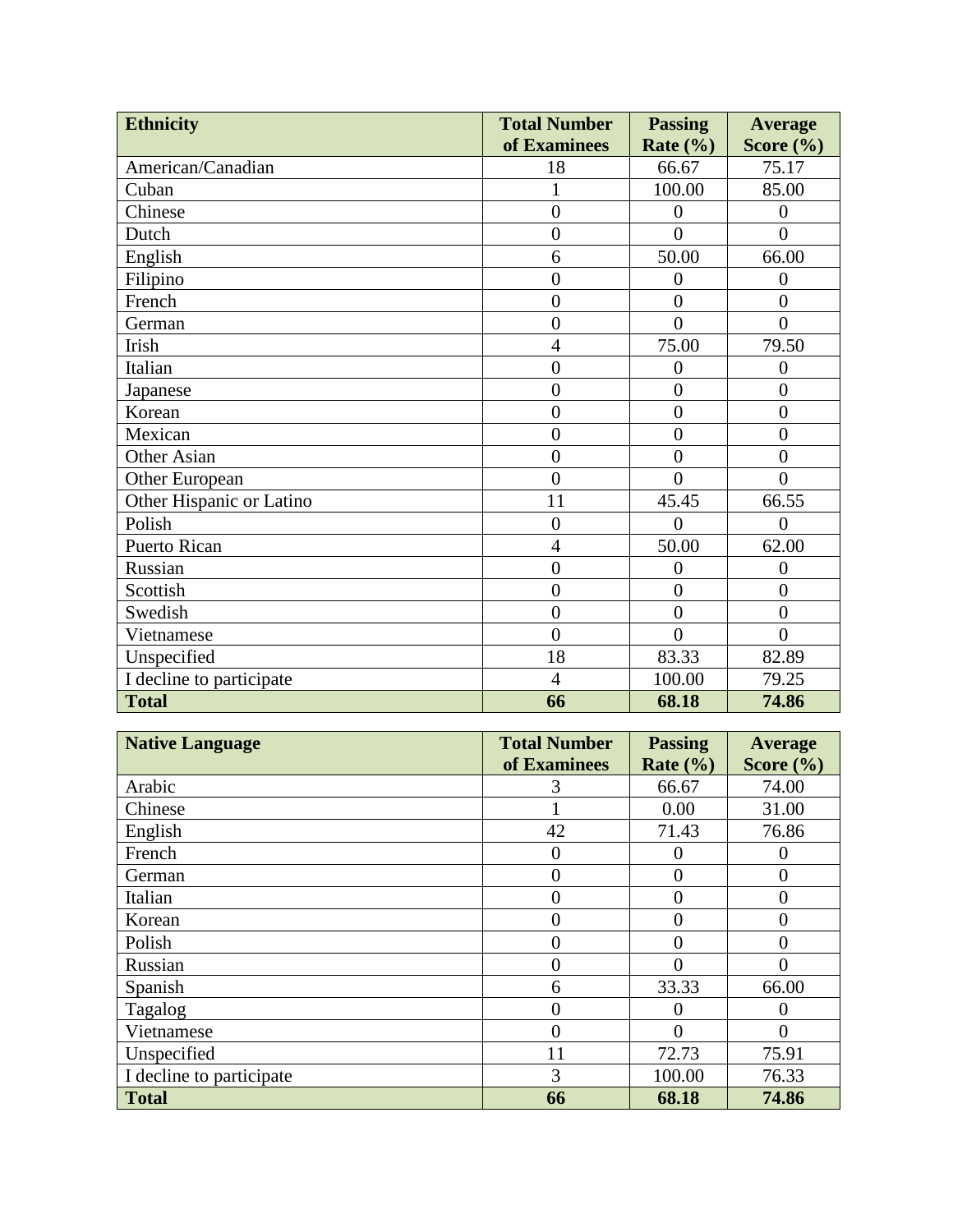# **Mortgage Guaranty Agent**

This examination qualifies the agent to sell mortgage and guaranty insurance to banks and financial institutions. Mortgage and guaranty insurance protects against financial loss by reason of nonpayment of any sum required to be paid under a real estate financing agreement.

| <b>Gender</b> | <b>Total Number</b> | <b>Passing</b> | Average       |
|---------------|---------------------|----------------|---------------|
|               | of Examinees        | Rate $(\% )$   | Score $(\% )$ |
| Female        |                     | 0.00           | 24.00         |
| Male          |                     |                |               |
| Unspecified   |                     |                |               |
| <b>Total</b>  |                     | 0.00           | 24.00         |

| Age          | <b>Total Number</b><br>of Examinees | <b>Passing</b><br>Rate $(\% )$ | Average<br>Score $(\% )$ |
|--------------|-------------------------------------|--------------------------------|--------------------------|
| 18-24        |                                     |                                |                          |
| 25-29        |                                     |                                |                          |
| 30-34        |                                     | 0                              |                          |
| 35-39        |                                     | 0                              |                          |
| 40-44        |                                     | 0.00                           | 24.00                    |
| 45-49        |                                     |                                |                          |
| 50-54        |                                     |                                |                          |
| 55-59        |                                     |                                |                          |
| 60-64        |                                     |                                |                          |
| 65 and over  |                                     |                                |                          |
| <b>Total</b> |                                     | 0.00                           | 24.00                    |

| <b>Education Level</b>              | <b>Total Number</b><br>of Examinees | <b>Passing</b><br>Rate $(\% )$ | Average<br>Score $(\% )$ |
|-------------------------------------|-------------------------------------|--------------------------------|--------------------------|
|                                     |                                     |                                |                          |
| 8 <sup>th</sup> Grade or Less       |                                     |                                |                          |
| Less Than $12th$ Grade              |                                     |                                |                          |
| High School or GED                  |                                     |                                |                          |
| Some College                        |                                     |                                |                          |
| 2-Year College Degree (Associate's) |                                     | 0.00                           | 24.00                    |
| 4-Year College Degree (Bachelor's)  |                                     |                                |                          |
| Master's Degree                     |                                     |                                |                          |
| Doctoral Degree                     |                                     |                                |                          |
| Unspecified                         |                                     |                                |                          |
| I decline to participate            |                                     |                                |                          |
| <b>Total</b>                        |                                     | 0.00                           | 24.00                    |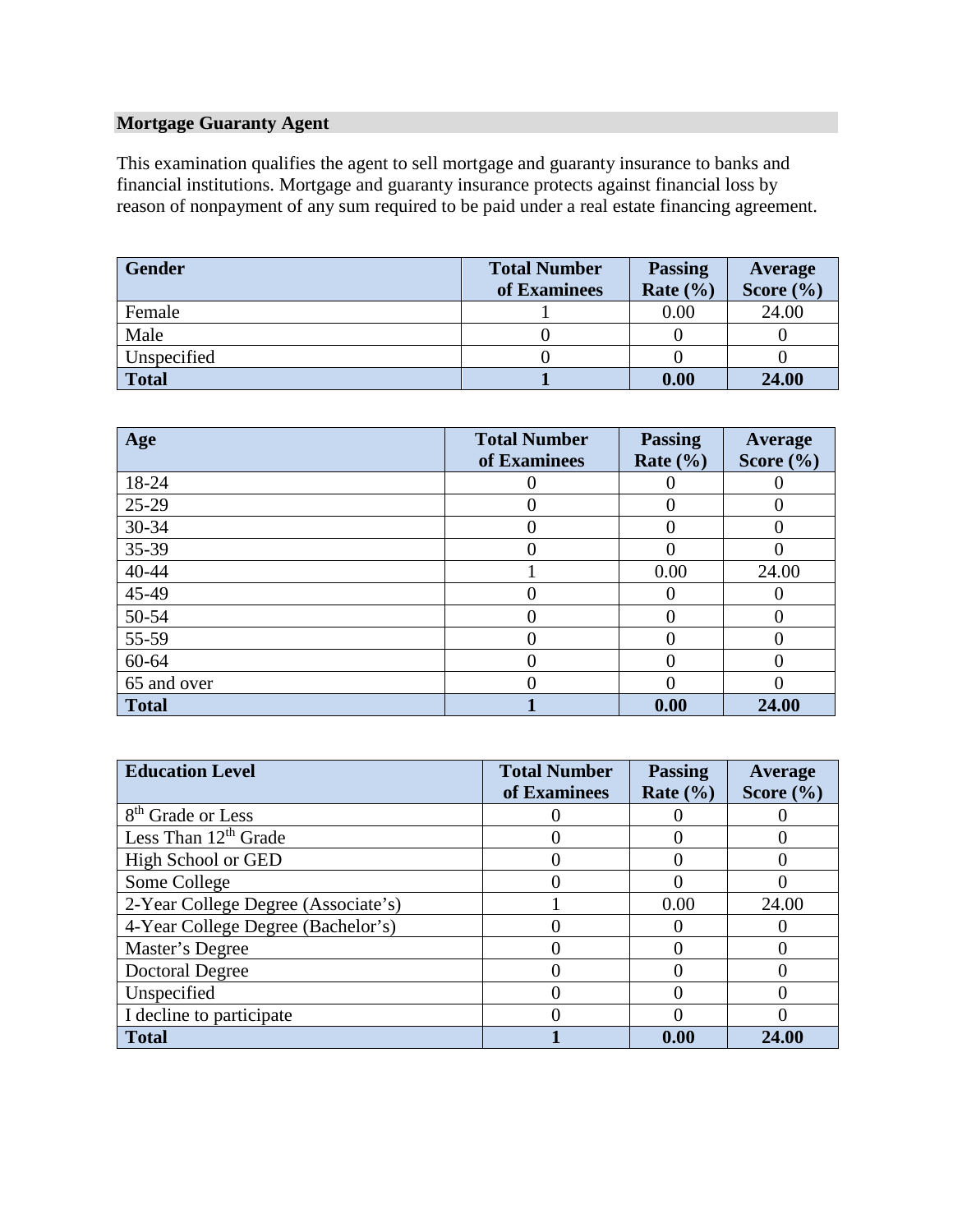| Race                      | <b>Total Number</b><br>of Examinees | <b>Passing</b><br>Rate $(\% )$ | Average<br>Score $(\% )$ |
|---------------------------|-------------------------------------|--------------------------------|--------------------------|
| African American          |                                     | 0.00                           | 24.00                    |
| Asian or Pacific Islander |                                     |                                |                          |
| Caucasian                 |                                     |                                |                          |
| Hispanic                  |                                     |                                |                          |
| Native American           |                                     |                                |                          |
| Other                     |                                     |                                |                          |
| Unspecified               |                                     |                                |                          |
| I decline to participate  |                                     |                                |                          |
| <b>Total</b>              |                                     | 0.00                           | 24.00                    |

| <b>Ethnicity</b>         | <b>Total Number</b> | <b>Passing</b> | <b>Average</b> |
|--------------------------|---------------------|----------------|----------------|
|                          | of Examinees        | Rate $(\% )$   | Score $(\% )$  |
| American/Canadian        | $\theta$            | 0              | 0              |
| Cuban                    | $\overline{0}$      | $\overline{0}$ | $\overline{0}$ |
| Chinese                  | $\overline{0}$      | $\overline{0}$ | $\overline{0}$ |
| Dutch                    | $\overline{0}$      | $\theta$       | $\theta$       |
| English                  |                     | 0.00           | 24.00          |
| Filipino                 | $\overline{0}$      | $\overline{0}$ | $\overline{0}$ |
| French                   | $\overline{0}$      | $\overline{0}$ | $\overline{0}$ |
| German                   | $\overline{0}$      | $\overline{0}$ | $\overline{0}$ |
| Irish                    | $\overline{0}$      | $\overline{0}$ | $\theta$       |
| Italian                  | $\overline{0}$      | $\overline{0}$ | $\overline{0}$ |
| Japanese                 | $\overline{0}$      | $\overline{0}$ | $\overline{0}$ |
| Korean                   | $\overline{0}$      | $\overline{0}$ | $\overline{0}$ |
| Mexican                  | $\overline{0}$      | $\overline{0}$ | $\overline{0}$ |
| Other Asian              | $\overline{0}$      | $\overline{0}$ | $\theta$       |
| Other European           | $\overline{0}$      | $\overline{0}$ | $\overline{0}$ |
| Other Hispanic or Latino | $\overline{0}$      | $\overline{0}$ | $\overline{0}$ |
| Polish                   | $\overline{0}$      | $\overline{0}$ | $\overline{0}$ |
| Puerto Rican             | $\overline{0}$      | $\overline{0}$ | $\overline{0}$ |
| Russian                  | $\overline{0}$      | $\overline{0}$ | $\overline{0}$ |
| Scottish                 | $\overline{0}$      | $\overline{0}$ | $\overline{0}$ |
| Swedish                  | $\overline{0}$      | $\overline{0}$ | $\overline{0}$ |
| Vietnamese               | $\overline{0}$      | $\overline{0}$ | $\theta$       |
| Unspecified              | $\overline{0}$      | $\overline{0}$ | $\overline{0}$ |
| I decline to participate | $\overline{0}$      | $\theta$       | $\overline{0}$ |
| <b>Total</b>             | $\mathbf{1}$        | 0.00           | 24.00          |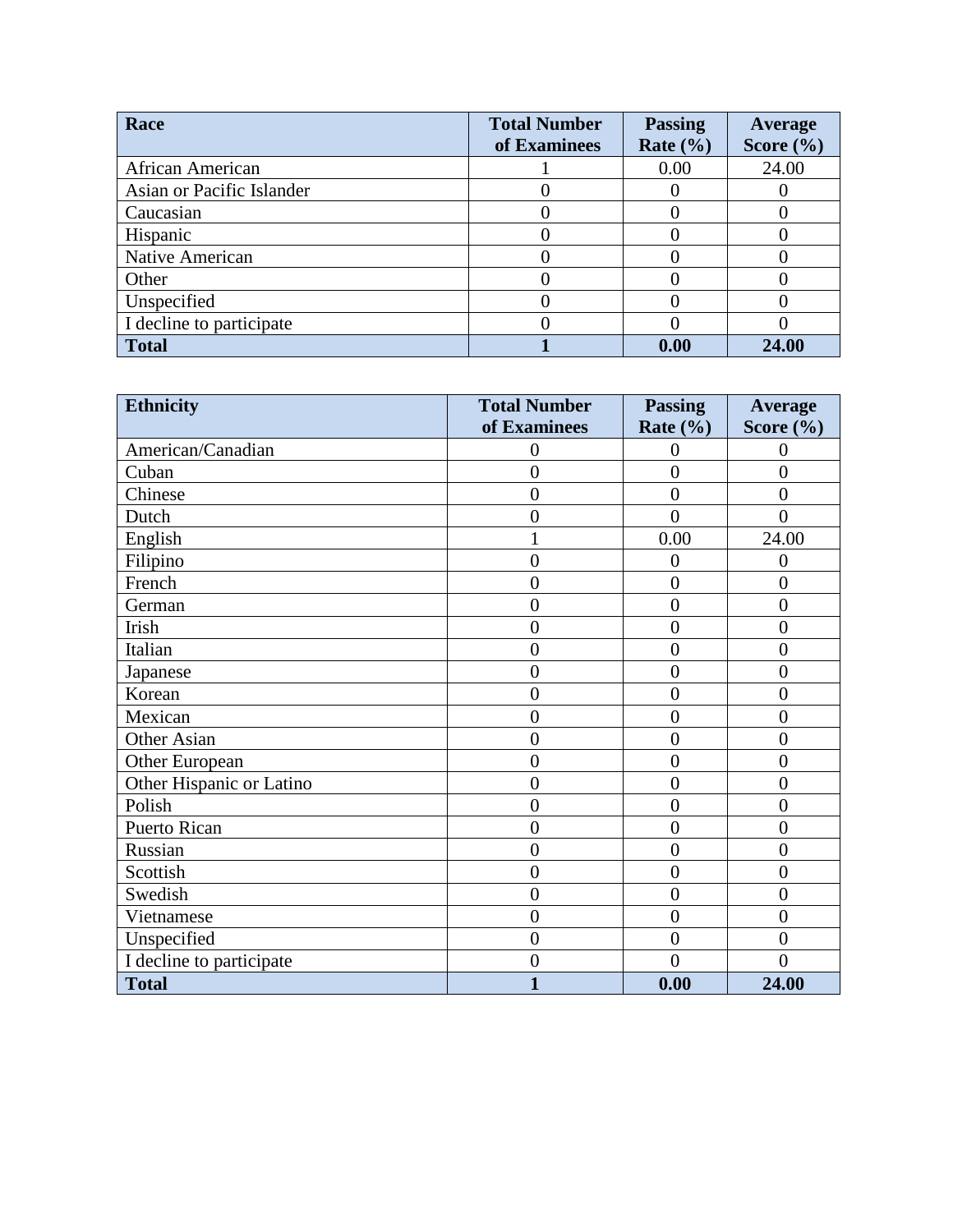| <b>Native Language</b>   | <b>Total Number</b> | <b>Passing</b> | Average       |
|--------------------------|---------------------|----------------|---------------|
|                          | of Examinees        | Rate $(\% )$   | Score $(\% )$ |
| Arabic                   |                     |                |               |
| Chinese                  |                     | 0.00           | 24.00         |
| English                  |                     |                |               |
| French                   | $\Omega$            | 0              |               |
| German                   | $\theta$            |                |               |
| Italian                  |                     |                |               |
| Korean                   | $\theta$            |                |               |
| Polish                   |                     |                |               |
| Russian                  | $\Omega$            |                |               |
| Spanish                  | $\Omega$            |                | ( )           |
| Tagalog                  |                     |                |               |
| Vietnamese               | $\theta$            |                | 0             |
| Unspecified              |                     |                |               |
| I decline to participate |                     |                |               |
| <b>Total</b>             |                     | 0.00           | 24.00         |

# **Title Agent**

A Title Agent license authorizes the licensee to sell or negotiate the sale of a title insurance policy which insures against financial loss from defects in a title to real property.

| <b>Gender</b>         | <b>Total Number</b> | <b>Passing</b> | Average       |
|-----------------------|---------------------|----------------|---------------|
|                       | of Examinees        | Rate $(\% )$   | Score $(\% )$ |
| Female                |                     | 45.00          | 66.15         |
| Male                  | 22                  | 50.00          | 68.45         |
| Choose not to respond |                     | 100.00         | 75.00         |
| Unspecified           |                     |                |               |
| <b>Total</b>          | 43                  | 48.84          | 67.53         |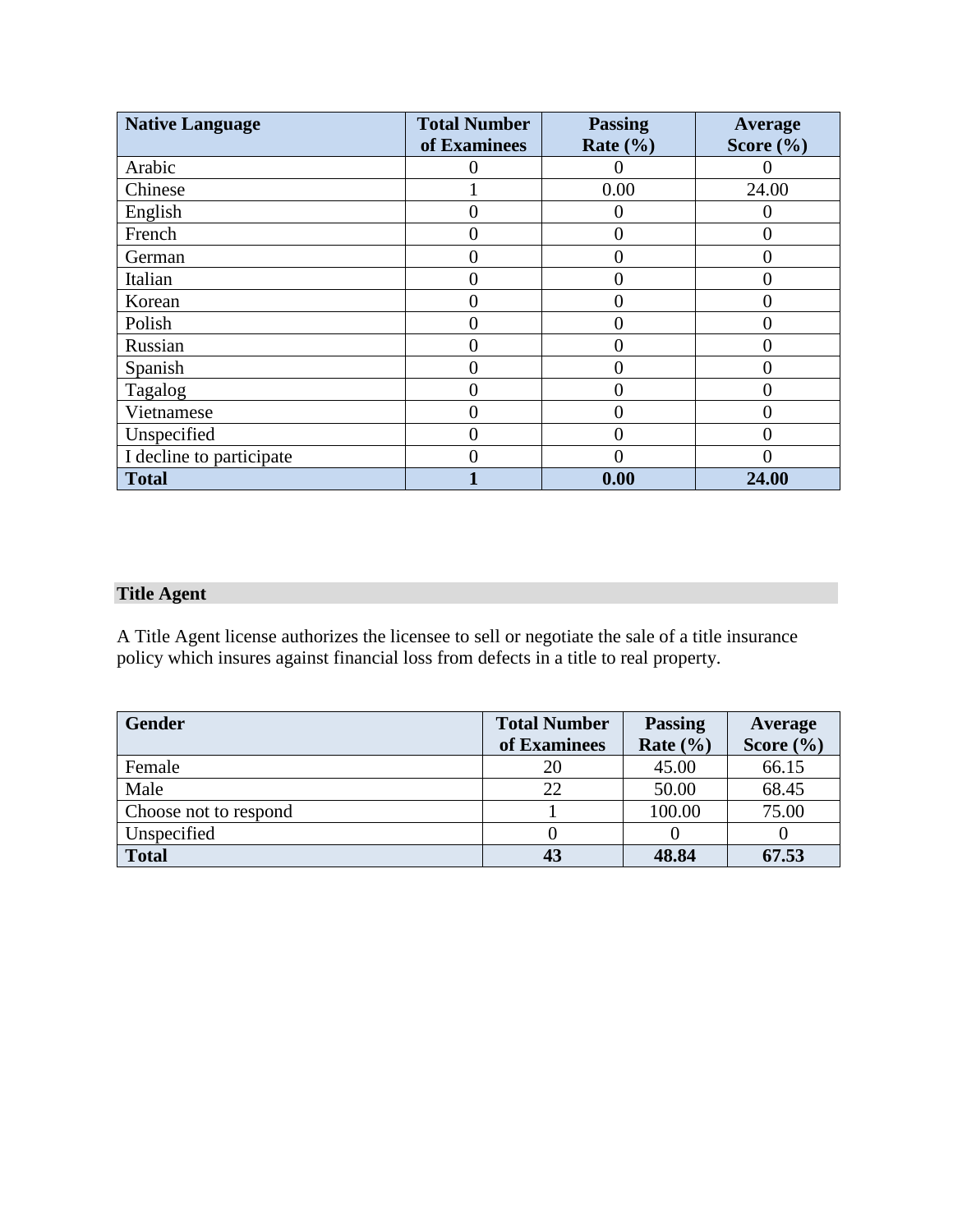| Age          | <b>Total Number</b> | <b>Passing</b> | Average       |
|--------------|---------------------|----------------|---------------|
|              | of Examinees        | Rate $(\% )$   | Score $(\% )$ |
| 18-24        | $\theta$            |                |               |
| 25-29        | 5                   | 80.00          | 73.40         |
| $30 - 34$    | 12                  | 33.33          | 62.33         |
| 35-39        | 9                   | 33.33          | 66.44         |
| 40-44        | 5                   | 20.00          | 58.00         |
| 45-49        | 5                   | 60.00          | 71.80         |
| 50-54        | $\overline{2}$      | 50.00          | 74.00         |
| 55-59        | $\overline{2}$      | 100.00         | 74.00         |
| 60-64        | $\overline{2}$      | 100.00         | 83.00         |
| 65 and over  |                     | 100.00         | 80.00         |
| <b>Total</b> | 43                  | 48.84          | 67.53         |

| <b>Education Level</b>             | <b>Total Number</b> | <b>Passing</b> | Average       |
|------------------------------------|---------------------|----------------|---------------|
|                                    | of Examinees        | Rate $(\% )$   | Score $(\% )$ |
| 8 <sup>th</sup> Grade or Less      | 2                   | 50.00          | 70.00         |
| Less than $12th$ Grade             | $\theta$            |                | $\theta$      |
| High School Diploma or GED         | 3                   | 66.67          | 68.67         |
| Some College                       |                     | 42.86          | 67.14         |
| 2-Year College Degree (Associates) | 3                   | 66.67          | 65.67         |
| 4-Year College Degree (Bachelor's) | 9                   | 44.44          | 65.44         |
| Master's Degree                    | 9                   | 33.33          | 65.11         |
| <b>Doctoral Degree</b>             |                     | 100.00         | 90.00         |
| Unspecified                        | $\overline{2}$      | 0.00           | 58.50         |
| I decline to participate           | 7                   | 71.43          | 72.71         |
| <b>Total</b>                       | 43                  | 48.84          | 67.53         |

| Race                      | <b>Total Number</b> | <b>Passing</b> | Average       |
|---------------------------|---------------------|----------------|---------------|
|                           | of Examinees        | Rate $(\% )$   | Score $(\% )$ |
| African American          |                     | 0.00           | 43.33         |
| Asian or Pacific Islander |                     | 50.00          | 68.00         |
| Caucasian                 | 20                  | 55.00          | 71.35         |
| Hispanic                  | 0                   |                |               |
| Native American           | $\left($            |                |               |
| Other                     | 3                   | 33.33          | 58.00         |
| Unspecified               | 15                  | 53.33          | 69.13         |
| I decline to participate  | $\theta$            |                |               |
| <b>Total</b>              | 43                  | 48.84          | 67.53         |